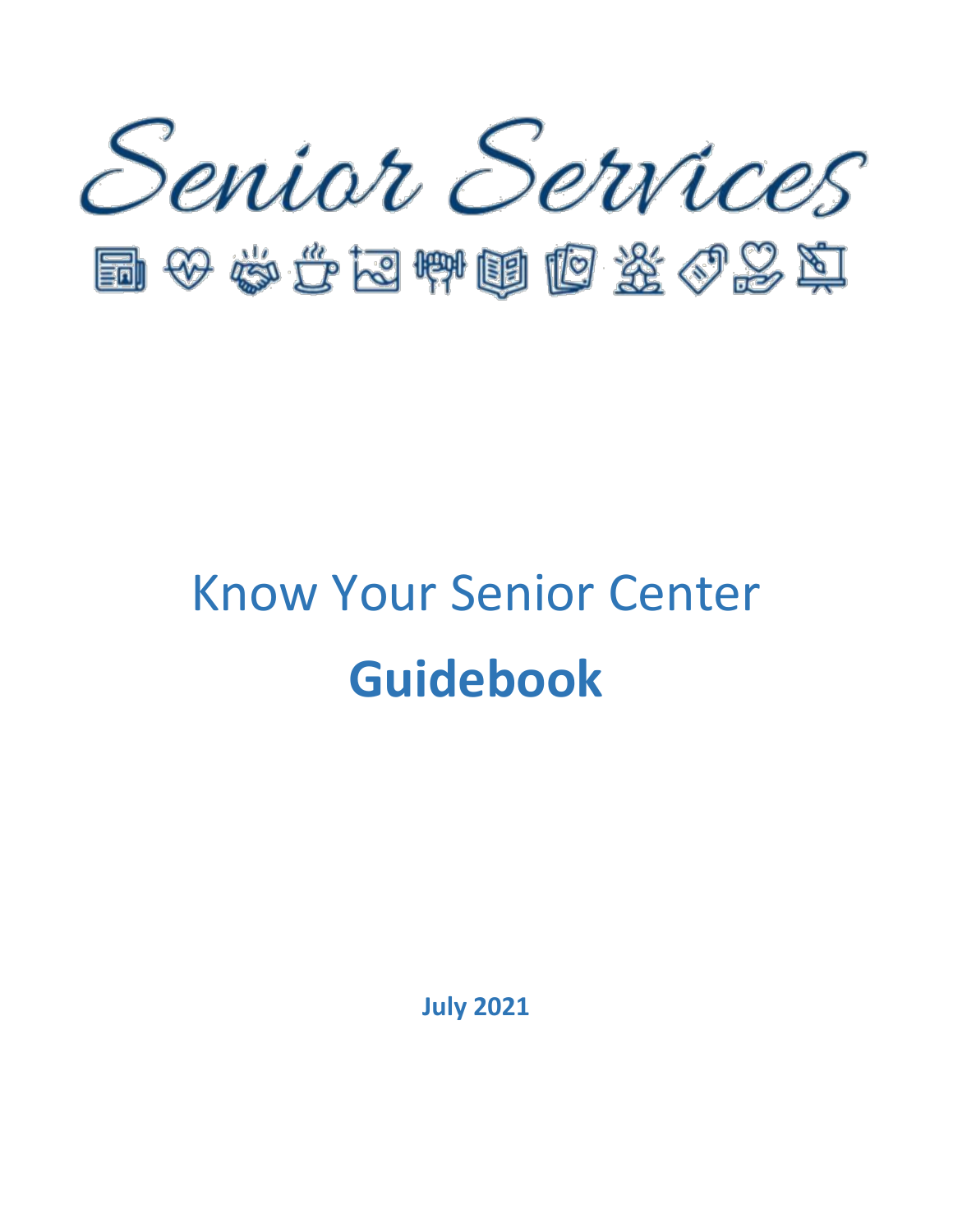# **CONTENTS**

| WELCOME TO THE NORTHAMPTON SENIOR CENTER | pg. 4  |
|------------------------------------------|--------|
| <b>MEMBERSHIP</b>                        | pg. 4  |
| <b>ONSITE AMENITIES</b>                  | pg. 6  |
| <b>PROGRAMS</b>                          | pg. 7  |
| <b>SERVICES</b>                          | pg. 10 |
| <b>VOLUNTEERISM</b>                      | pg. 12 |
| ORGANIZATIONAL INFORMATION               | pg. 12 |
| <b>POLICIES &amp; PROCEDURES</b>         | pg. 14 |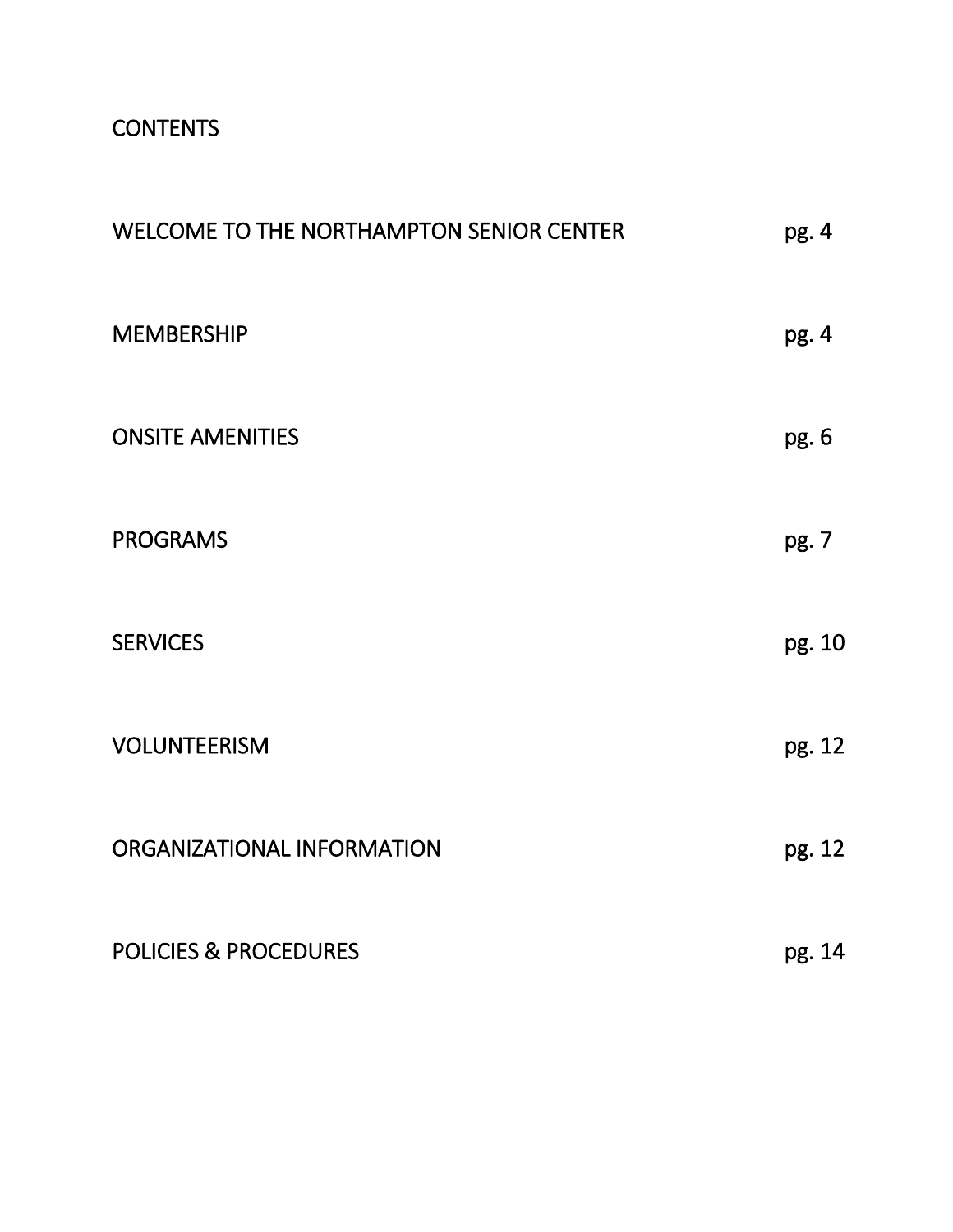# Northampton Senior Center, 67 Conz St., Northampton, MA 01060

## **HOURS**

| Monday/Wednesday/Friday        | $8:00 - 5:00$  |
|--------------------------------|----------------|
| Tuesday/Thursday               | $8:00 - 7:00$  |
| <b>Saturday Fitness Center</b> | $8:00 - 12:00$ |

#### PHONE DIRECTORY\*

| <b>Main Number</b>                      | 413-587-1228       |
|-----------------------------------------|--------------------|
| <b>General Questions:</b>               | 587-1228, option 2 |
| Van Shuttle and Medical Transportation: | 584-7979           |
| Programs/Lunch Reservations:            | 587-1228, option 4 |
| Social Services Information & Referral: | 587-1228, option 5 |

\*Alternatively: you can also email us at [seniorservices@northamptonma.gov](mailto:seniorservices@northamptonma.gov)

#### **STAFF**

| <b>Director</b>                              | 413-587-1231 |
|----------------------------------------------|--------------|
| <b>Assistant Director</b>                    | 413-587-1307 |
| Program Development & Communications Manager | 413-587-1313 |
| Social Worker                                | 413-587-1226 |
| Dept. Assistant                              | 413-587-1232 |

#### SOCIAL MEDIA

Search Northampton Senior Services to find further info @: [www.facebook.com](http://www.facebook.com/) [www.northamptonma.gov](http://www.northamptonma.gov/)

#### Closures for Holidays

The Center closes for most major Holidays and some Holiday weekends. These closures are posted onsite, printed in the Conz St Chronicle and in Constant Contact reminder emails.

#### Storm Policy/Inclement Weather

WWLP Channel 22 and 40 broadcasts storm closures, cancelations or delays. The Senior Center will remain open even if programs are canceled, unless the Mayor declares a state of emergency, or otherwise orders city offices, including the Senior Center closed. When the Northampton Public Schools are closed because of storm or road conditions, ALL activities scheduled at the Senior Center are also canceled for the day. If the Northampton Public Schools are delayed in opening, activities at the Center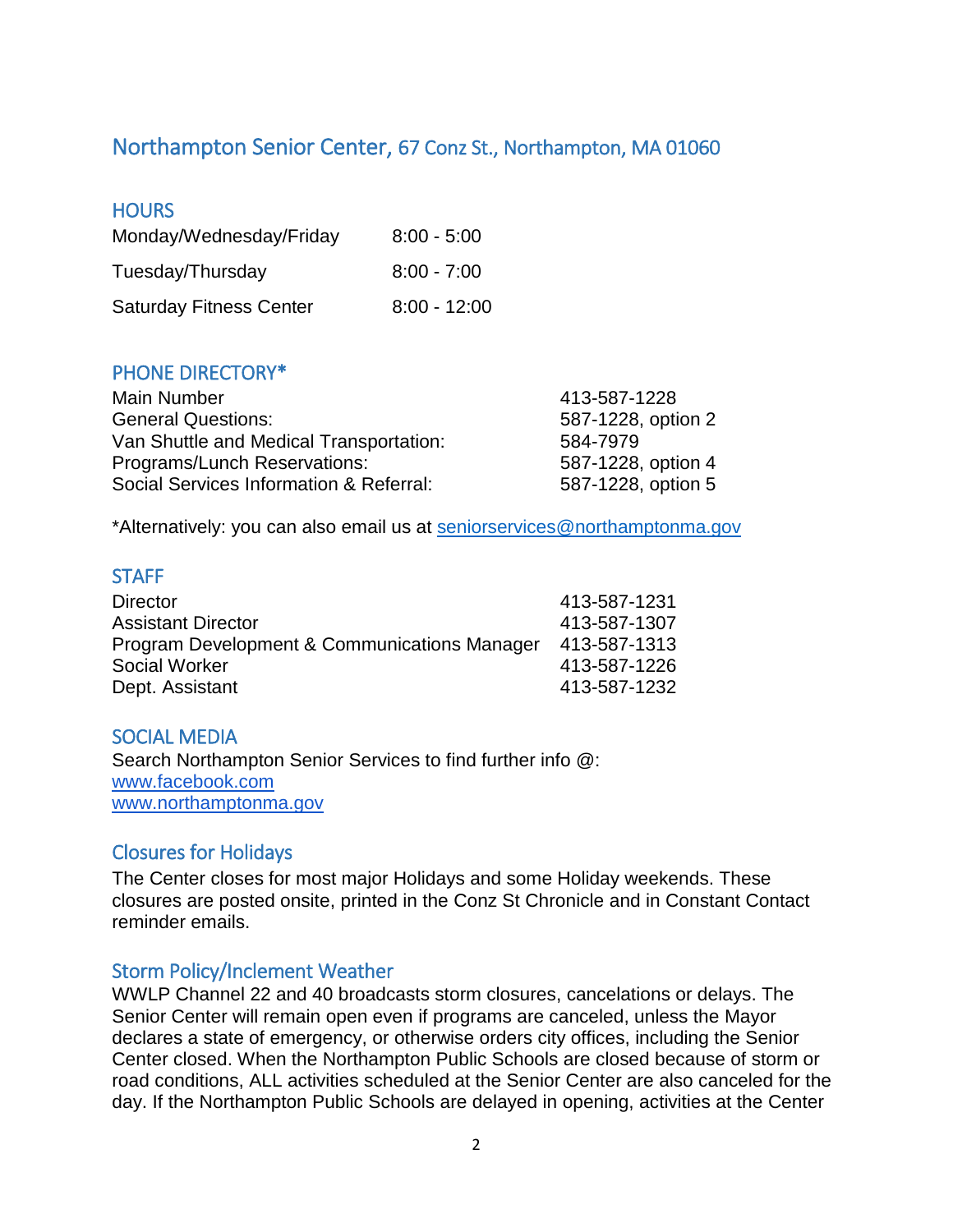are also delayed. Transportation and meals will also be canceled if programs are cancelled. Call for details if unsure.

# **Senior Center Communications**

It is the goal of the Northampton Senior Services and Senior Center to provide accurate and timely information. Methods used to reach this goal include:

- **The Conz Street Chronicle** is a monthly newsletter which is mailed for free to all residents age 60+ (those listed on the city street listing). Those under age 60 and non-residents may subscribe for an annual fee. Anyone can sign up to receive the publication electronically by email for free. The Chronicle is also distributed in public places such as stores, libraries, city hall, and the Senior Center. Businesses are encouraged to subscribe to provide our publication onsite but we also advertise in many other local publications. The Conz Street Chronicle contains articles of interest to older adults, information about the activities, programs and services available at the Senior Center. In addition, it provides information on initiatives the Department of Senior Services is engaged in within the city and content related to pressing matters of concern to older adults. A team of members are our contributing writers and choose and create much of the content for each month's edition. Check it out at: [http://www.northamptonma.gov](http://www.northamptonma.gov/)
- **Hampshire Gazette** Each month content from the Chronicle is featured as a double page spread in the Hampshire Gazette.
- **Email Blasts** are sent out weekly through Constant Contact to members with information about activities, films, food and programs coming up the next week.
- **Facebook Page** Northampton Senior Services FaceBook page is updated each week with fun posts about events, classes, and Center news.
- **City Website** The Senior Center has dedicated pages on the city website that contain information, calendars and schedules as well as useful forms and links to resources to serve older adults and caregivers at [http://www.northamptonma.gov](http://www.northamptonma.gov/)
- **ROBO CALLS** to members, groups and clubs are sent periodically through our attendance software and database called My Senior Center.
- **Press Releases** Publicity is sought through press releases sent to local newspapers and other media outlets such as local radio stations and TV stations. The Senior Center Director MUST approve all press releases.
- **FAQ Binder** This resource is located at the front desk for answers to frequently asked questions which may or may not be addressed in this Guidelines for Members Booklet. Patrons may submit questions in the suggestion box and responses will be posted in this binder periodically.
- **Channel 22 News** Closings/delays due to inclement weather are posted here.
- **Bulletin Boards** Senior Center staff must approve all information posted on the bulletin boards in the lobby of the Senior Center. These bulletin boards are for inhouse events only. Bulletin Boards in the foyers are for community postings, are for information only, and do not constitute endorsement by the City, the Department of Senior Services or the Senior Center.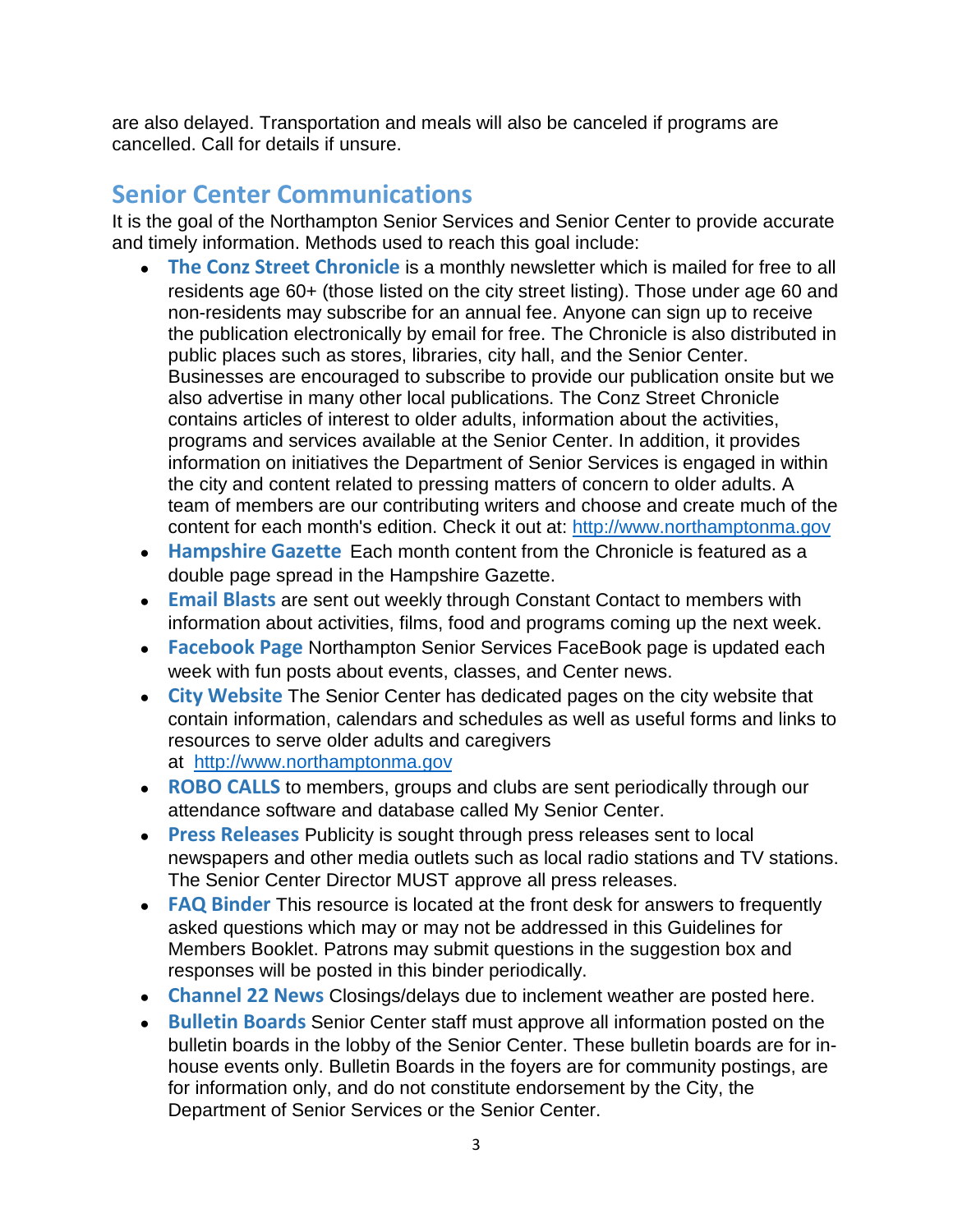# **Welcome to the Northampton Senior Center!**

We are glad you are here and want you to make the most of the Senior Center and all it has to offer. After all, it is your Senior Center! Feel free to ask questions of any staff member and express concerns to the Director or Assistant Director. We are here to help you, we value your input and we welcome your suggestions.

The Northampton Senior Center is managed by the Director of the Department of Senior Services, a department of the City of Northampton. Funding is provided by the City of Northampton and the Executive Office of Elder Affairs. Additional funding for the Northampton Senior Center comes from federal, state and private grants secured by the department, public and private donations and by fundraising efforts. The Senior Center is a municipal building, owned and maintained by the City of Northampton, and as such must comply with all the laws, rules and regulations of the City.

#### The Welcome Desk

The Welcome Desk, run by our Volunteer Ambassadors, is the place to go for most of your questions. Ambassadors at the Welcome Desk can give tours, answer questions about membership, help you locate the room where a program is happening in the building, help you sign up for the Trips & Travel excursions and more.

# MEMBERSHIP

Becoming a Member is easy and open to anyone over the age of 55.

#### Membership Registration Forms

It is important to become a member for many reasons. Unless someone (age 55+) is attending on a one time basis as a guest we request that all participants complete our member registration form. This ensures that Senior Center Staff can adequately assist you in the event of an emergency. Forms can be obtained at the welcome desk. *Your personal information will remain confidential and will only be utilized in case of an emergency, for contact tracing, or if we need to reach you for any reason.*

#### Member Scan Cards

**Signing In with your scan card:** *why it's so very important to our ability to serve you!* The Senior Center utilizes a software called *My Senior Center* that has a Scan Card system similar to those used at grocery stores and pharmacies. Scan cards are used by participants to sign-in for programs and events. This system is a tremendous help to the staff, reducing their need to manually count participants from attendance sheets. You will receive a card when you sign up for membership. If you lose your scan card please see the front desk to be assigned a new one.

**Please use your Scan Card every time you visit** and **select ALL the activities you plan to participate in** for the day with an easy touch of your finger!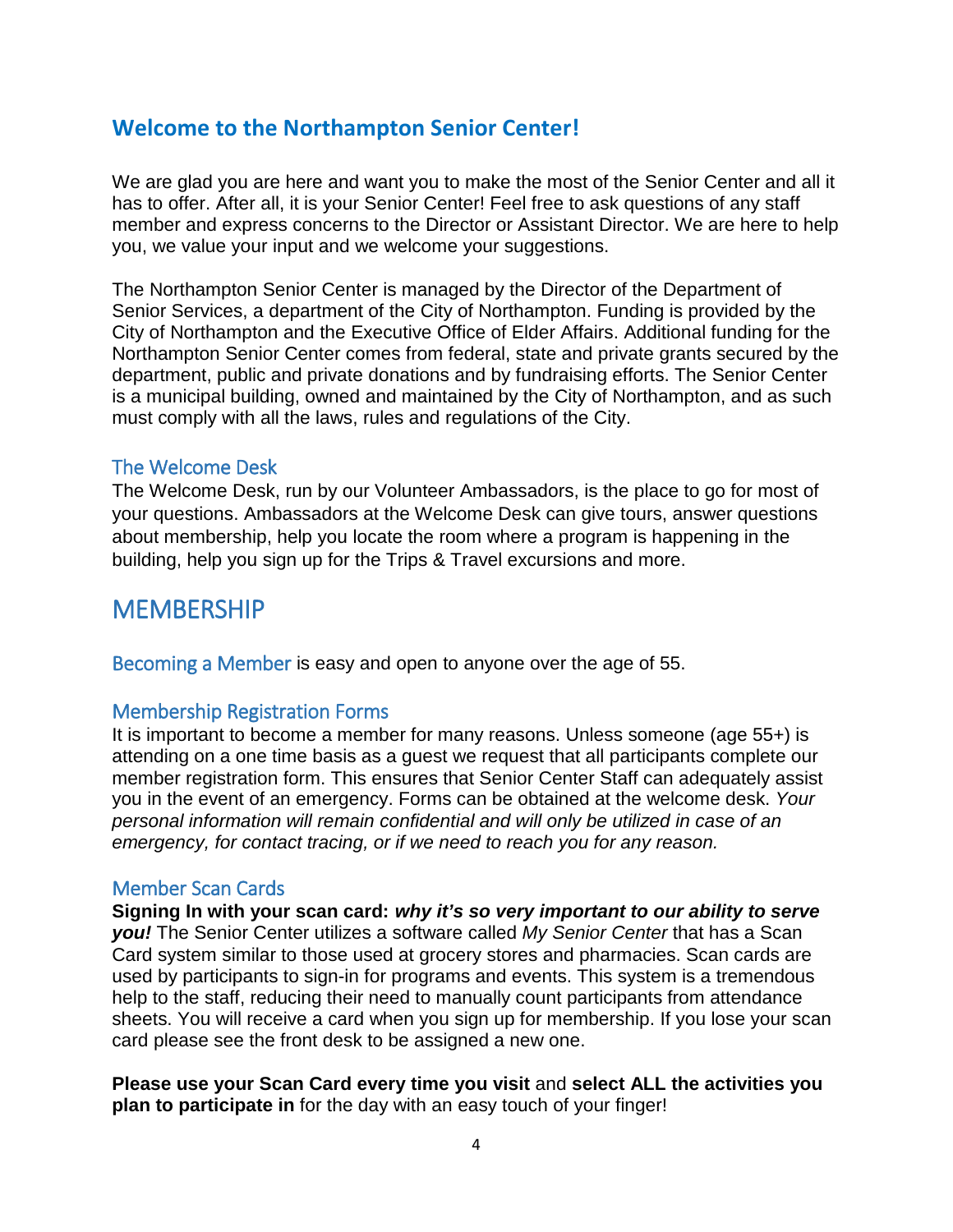Signing in is now also very important for COVID safety measures as we are required to provide attendance records for contact tracing.

# Participation Data

Data collected from this system provides statistics that assist staff with program planning, accountability, as well as applying for various funding. Accurate data allows Northampton Senior Services to make a stronger case for obtaining the resources needed for the programs and services you want!

#### Registration on My Senior Center Kiosks & My Active Center

Onsite Registration for programs is done at reception. You can also register and make payments online at MyActiveCenter.com We encourage you to use My Active Center as it is convenient, saves you time when you come in and helps to eliminate lines. You can use your membership scan card to sign in and you will receive email reminders for classes that you have registered for.

#### Guests and Visitors

Please see info on this in the policy and procedures section.

#### Senior Center Tours

Individual and group tours can be provided. Please contact the Senior Center Assistant Director or the Welcome Desk for further information at (413) 587-1228.

#### Registration, Fees for Classes & Special Events

Registration for classes and special events take place at the reception desk of the Senior Center. Class fees and charges for activities are usually due before or on the date of registration. Residents aged 60 and older take priority when participant space is limited. Non-residents and members who are age 55-59 may be required to pay a slightly higher fee for some programs. We take cash, credit and checks as well as allow for depositing money into a "wallet" in our software system which you use to pay for programs if you don't want to use a credit card.

#### Wellness Grants

Individuals who are income-eligible may apply for health and wellness grants. For more information on eligibility and how to apply, see the Social Worker at the Senior Center.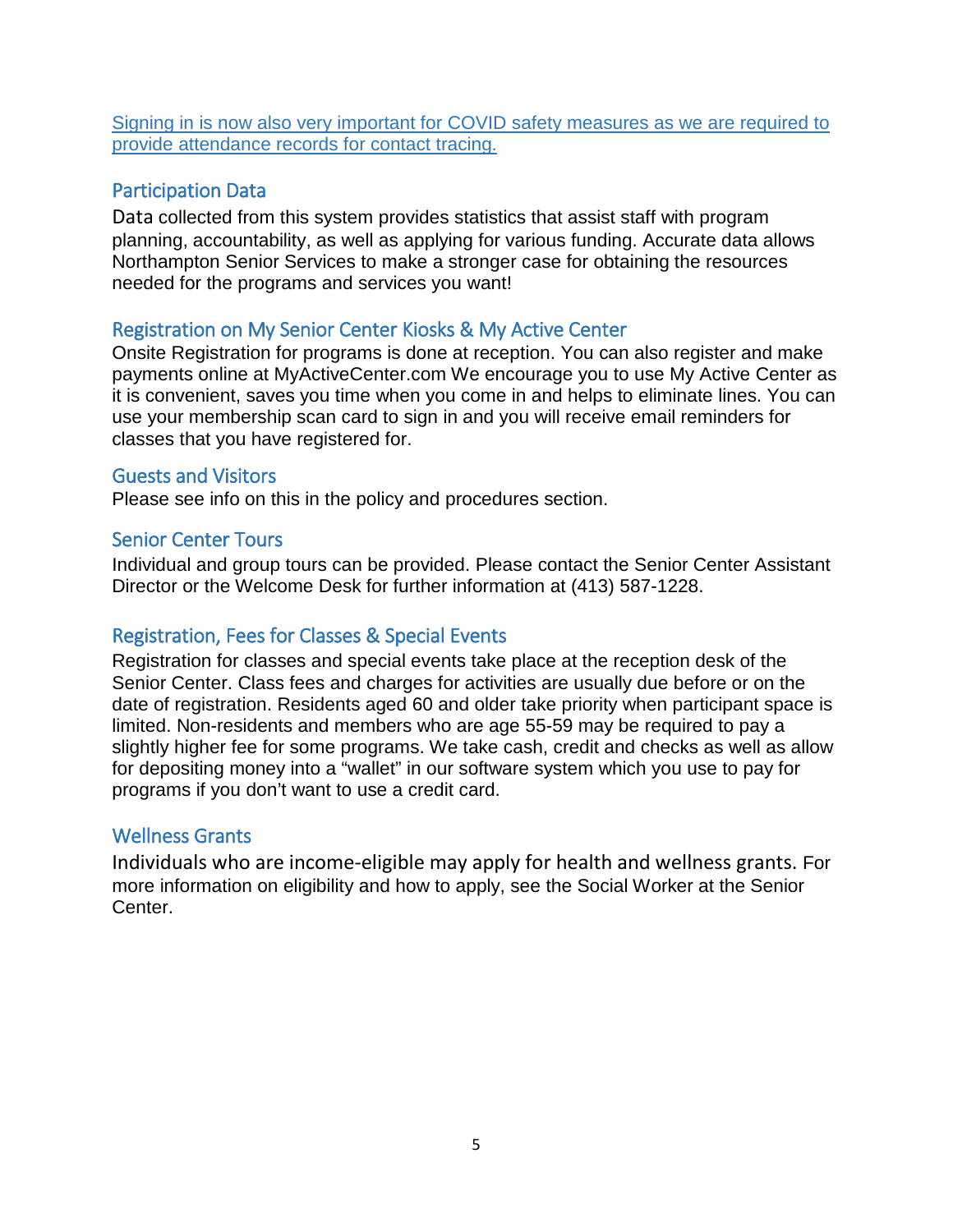# ONSITE AMENITIES

# Coffee Shop

Open daily, 8:30am-3:30pm, the Coffee Shop provides patrons with fresh baked goods, bagels, homemade soups (served M/W/F) and snacks and beverages.

## Mary's Bistro

**Onsite Luncheons** are served twice weekly on T/Th from 12:00-1:00 in the Bistro. These onsite meals are open to 55-59-year-old individuals for a higher fee and a reduced fee for those 60+. We are unable to accommodate other age groups in meals at Mary's Bistro but do have periodic events in the Great Room for meals or events where family and friends are welcome. These will be advertised as such. **To-Go Meals** are also available for non-seniors (under 60) and to older adults who wish to take a meal home. These meals are created by our Chef and inmates from the Culinary Educational Program at Hampshire County Correctional Facility. You may also encounter volunteers or interns from local community colleges at work in the kitchen. **Reservations** are required for lunch. Please call at least two days in advance (413) 587-1288, option # 2.Reservations can also be made online at [http://northamptonma.gov/2063/Marys-Bistro.](http://northamptonma.gov/2063/Marys-Bistro) Reservations help us to reduce food costs and give our Chef plenty of time to prepare delicious meals for all. *Lunches may not be available for patrons who do not reserve one*. Transportation to the lunch site is available by calling 584-7979 (an intake is required prior and advanced notice of 48hrs is usually needed to schedule this ride).

# Food/Drink Onsite- (see policy section for more details)

#### Catering for Groups

Due to board of health regulations around shared food in public spaces, groups are not permitted to bring in outside food to share. We are happy to provide food for your group from our Catering Menu which is available at the reception desk. Groups wishing to serve refreshments can order catering for generally \$3 per person. Our full time Chef is ServSafe Certified, Allergen Certified and follows all Board of Health requirements for a commercial kitchen. When your group orders, custodial services will also be scheduled for clean up afterwards. Catering is also available for events held at the Senior Center by city departments or rentals outside of our program hours.

#### **Gallery**

Our Gallery is managed by the Program Coordinator and volunteers from our Arts & Culture Committee who select artists to be featured monthly and/or as part of the Downtown Business Association's Arts Night-Out Event held on 2nd Fridays. The Senior Center participates in this event at least six times per year and sometimes features multiple artists or performers on these occasions. See the Conz Street Chronicle for more information posted about these events.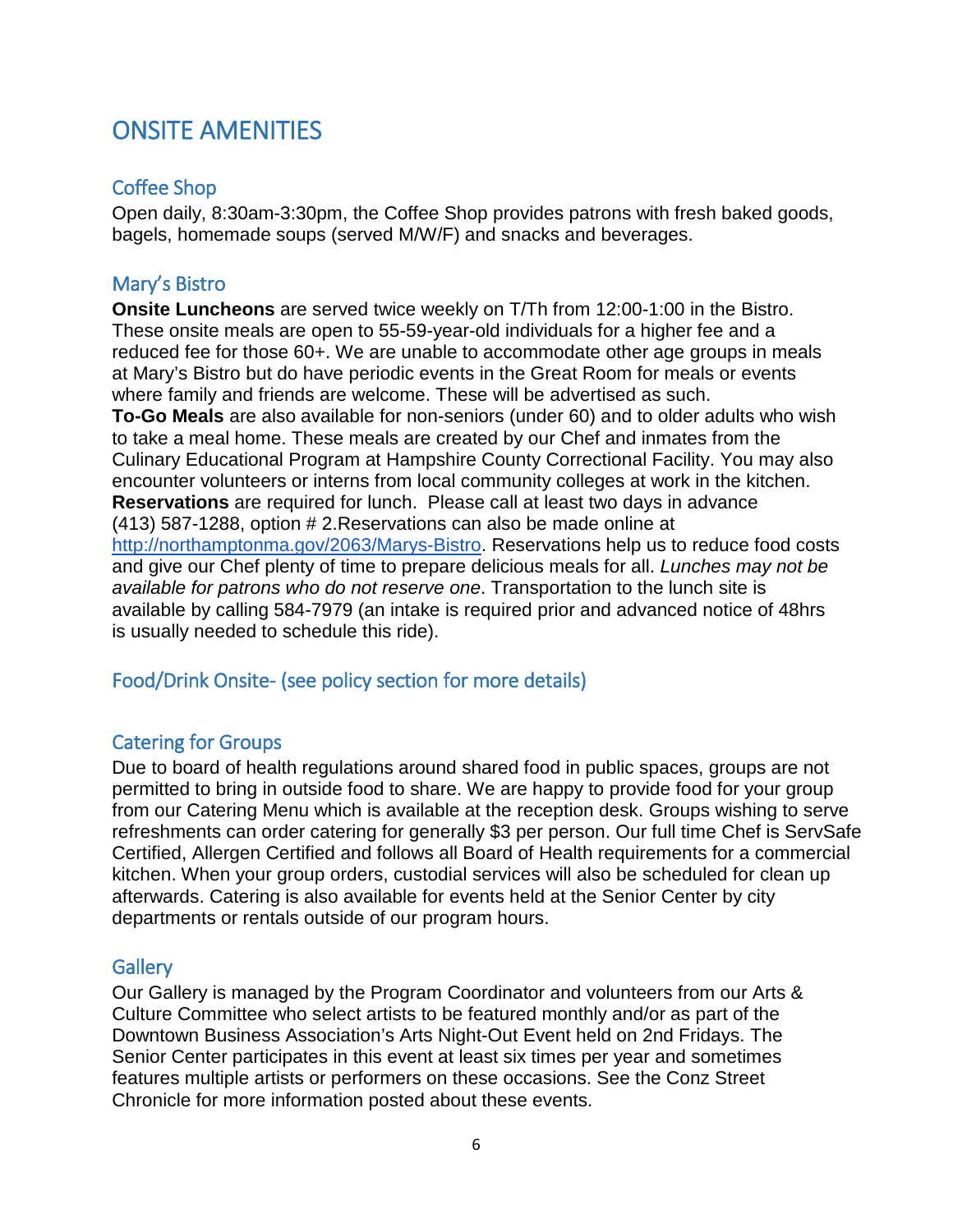#### Lending Library

The Senior Center's lending library offers a collection of books which available to be checked out and returned on the honor system. Free calendars and free greeting cards are also often available in the library for patrons. Desk top computers are available here for use when there are no other programs scheduled in the room.

#### Farmers Market

Through partnership with GrowFood Northampton, a Neighborhood Market is held at the center for 10 weeks during the summer months. This market is open to the public, to participants in the CSA share program and to all Senior Center members. Produce is sold by the pound at close to wholesale prices, samples of foods made with farm produce are available to taste and our chef provides freshly pre-made meal items for sale as well.

The Northampton Winter Market rents our space on Saturdays from mid- November thru mid-May. This is not a Senior Center initiative but is a wonderful resource for fresh produce and other goods by local farms and businesses.

#### Fitness Center

We have a full array of fitness machines available to members for a monthly membership fee. Each new member is required to attend an orientation once paperwork is completed. Please pick up a packet to apply for membership at the reception desk.

#### Computer and Technology Resources

The center has wifi available for your use when onsite, provides several desktop computers for use in the library and also offers devices (iPads/Chrome Books) for use both onsite and offsite. Desk top computers are available when the library room is not in use for other programs. We offer various classes for learning to use technology as well as individual tutoring sessions. Participants using the center's devices must agree to not use them for any illegal or pornographic activities. Making changes to settings or software is strictly prohibited! See the Chronicle for announcements about upcoming classes and you can schedule a 1:1 Tech tutoring session at reception. Need internet at home? Ask us about discounts and subsidized programs available to older adults.

# PROGRAMS

#### Peer Run Groups

Each group that meets at the center is required to have a participant act as a Liaison with the Program Development and Communications Manager to aid in communication around room scheduling, group needs, conduct etc.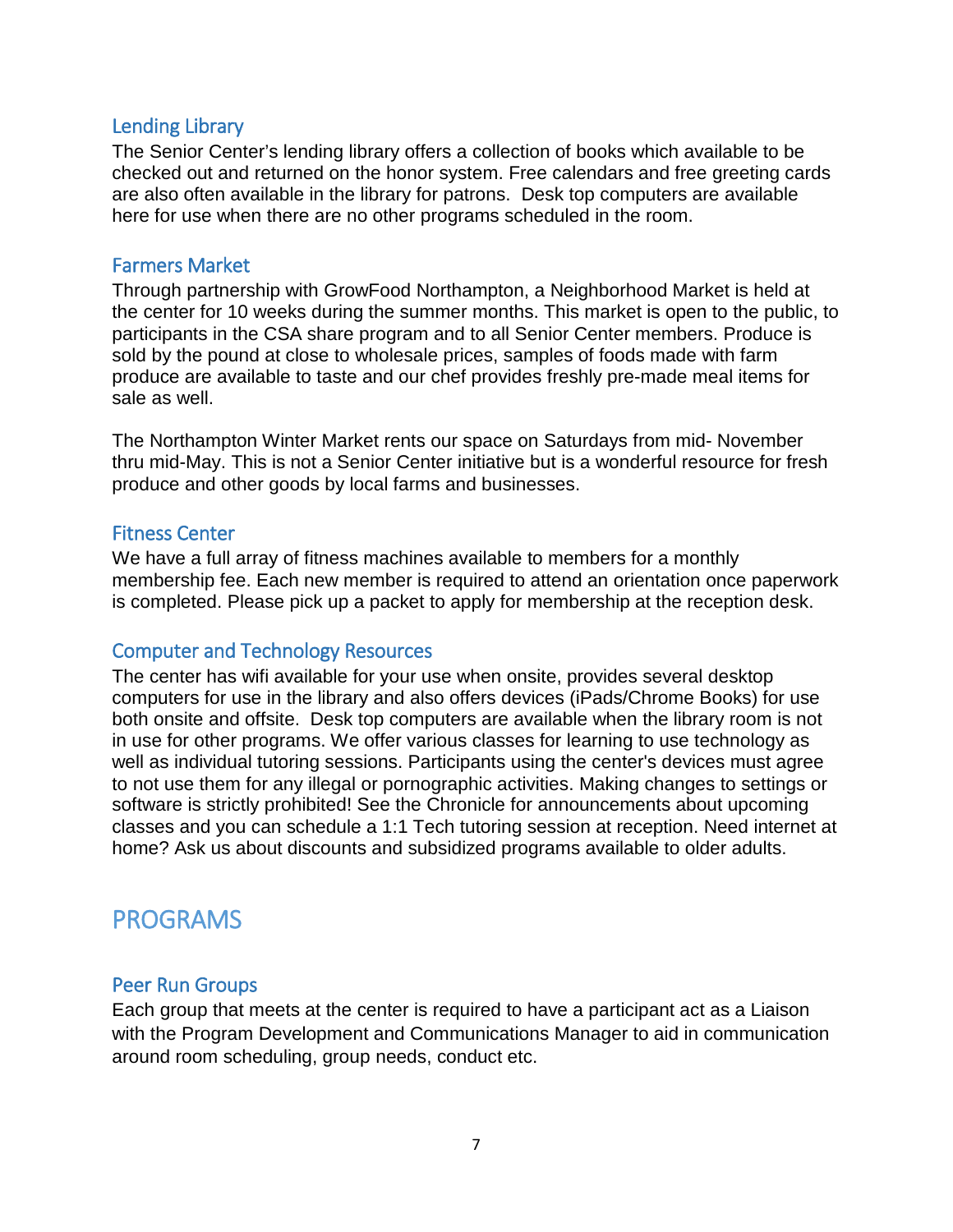#### Classes

The Center offers free and fee based classes regularly that are taught by guest instructors. Offerings include Cooking, Art, Music, Technology, Writing, Photography, Meditation, and more. Please see the Conz Street Chronicle or check in with reception for information about schedules and fees.

#### Events

Throughout the year we hold various events that bring people to the Center to share in social and cultural festivities and celebrate with food and entertainment.

- The Senior Center participates at least six times per year on the 2nd Friday in the Downtown Northampton Association's local gallery walk called Arts Night Out.
- Each month we feature an artist and/or author and hold receptions and book readings.
- We hold annual events such as an honorary Volunteer Recognition Event, the Holiday Luncheon, the Annual BBQ, St Patrick's Day Luncheon and many more.
- All events are advertised at least a month in advance. Some events require an RSVP, and may or may not include a fee per person. Most of these events are open to residents and non-residents, and some are also advertised as open to friends and family.

# Educational Speakers and Workshops

Offered at the Senior Center regularly through partnerships with local businesses, educational programs and other organizations. Each month there are multiple opportunities for discussions, lectures, and seminars by professionals on topics that older adults have expressed interest in. Topics have included:

- Preparing for Retirement: aspects and new opportunities that await older adults
- Elder Law and Financial Seminars regarding wills, trusts, taxes and long term care planning
- Consumer Protection Programs to learn about scams and prevent victimization
- Health & Wellness presentations by physicians, nurses, and other medical specialties on health maintenance, symptom assessment, how to talk to your doctor and more. And every year people come from the surrounding areas for our Health and Safety Fair which features 70+ vendors and educational workshops.

# Employment After Retirement Network (E.A.R.N)

A job readiness program which conducts Job Fairs, Job Readiness Workshops and Networking Events for 50+ Job Seekers. These events are posted in the Chronicle and are open to the public.

# Social and Recreational Programs

Programs are primarily designed for and targeted to people aged 55 and older. Residents receive priority when space is limited. The Senior Center offers a variety of programs, clubs, and fitness classes during the course of the year. Please check the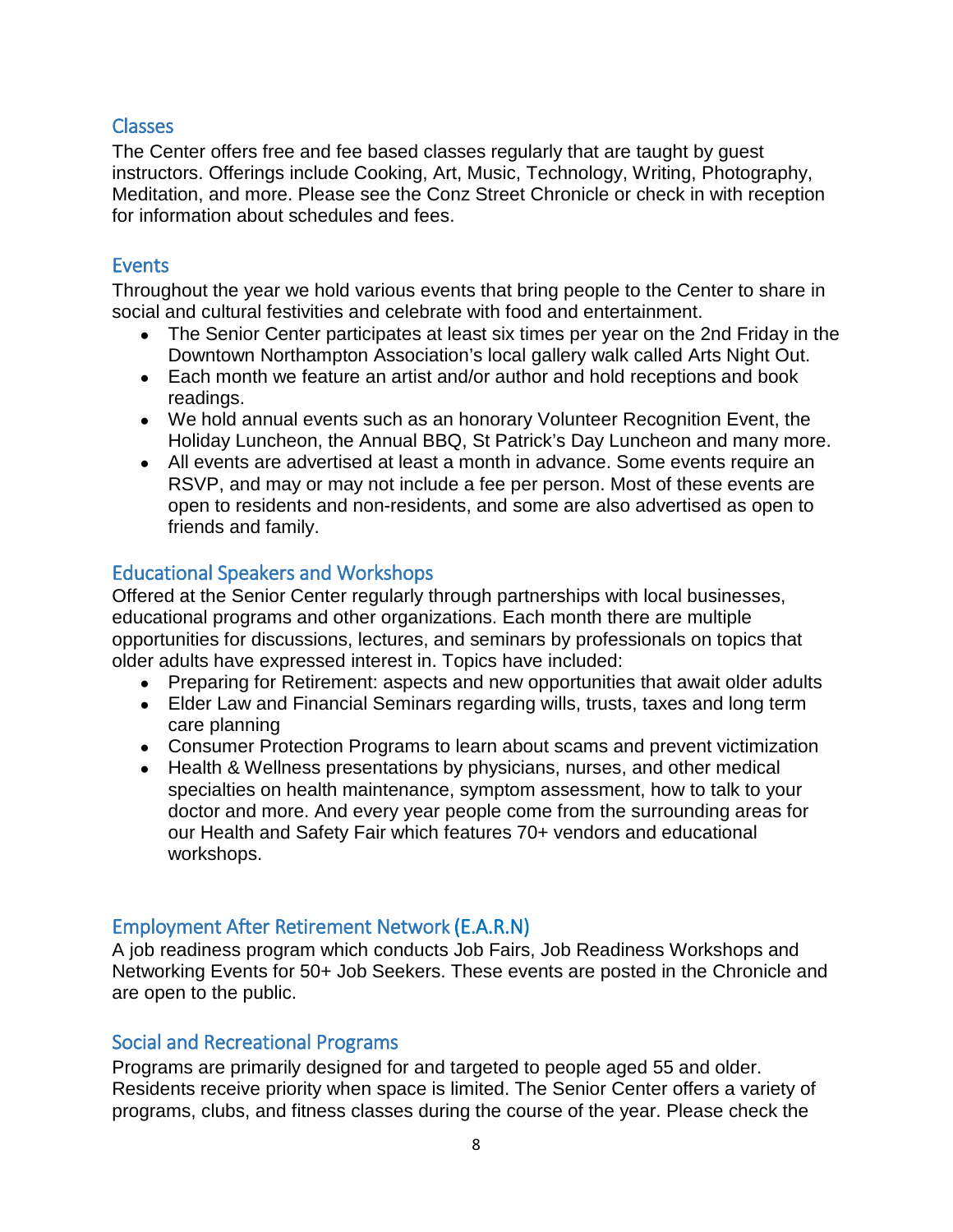Conz Street Chronicle newsletter for classes, beginning dates and times and any applicable fees. Many of these programs are free or low cost.

# Multicultural Programming

The Senior Center recognizes the diversity in the older population of Northampton and the surrounding communities of the Pioneer Valley. Multicultural programming is created to encourage participation at the Senior Center and the sharing of cultures whenever possible. Interest in starting new groups or events can be brought to our Program Development and Communications Manager. Please check the Conz Street Chronicle newsletter for dates and times of meetings and events currently being held at the center.

#### Intergenerational Programming

In order to foster understanding and sensitivity between older adults and young people, as well as provide programming for grandparents and their grandchildren, the Senior Center encourages intergenerational programming. We strive to provide different programs during the year, which may occur both on and off site in partnership with other organizations.

# Trips & Travel Club

Trips are planned, organized and managed by the Friends of Northampton's Senior Center, Inc. These trips are designed to cover a broad range of interests. They are open to all on a first come, first served basis. Registration is required. For trip reservations and information contact the Travel Coordinator of the Friends of the Northampton Senior Center at 413-587-1228 opt #4.

#### *Trip Reservation Rules*:

• Reservations are on a first come, first served basis; Waiting lists are used.

• Checks payable to Friends of Northampton's Senior Center, Inc. In the memo line on your check please indicate the trip name & your phone number.

#### Local Recreational Trips

Throughout the year we schedule small group outings to enjoy the many local cultural, seasonal and educational attractions available in the Pioneer Valley. These outings are often free or low cost, are open to members who are residents first, and then nonresidents as room allows.

#### Social Support Groups

Various support groups regularly meet at the Senior Center. Their purpose is to provide support, encouragement and strength to their members. These meetings are open to all older adults and the general public unless otherwise noted. Please refer to the Conz Street Chronicle newsletter for meeting dates and times. As the contact person or leader for each group varies over time, current names can be provided by Senior Center staff. New support groups for older adults may be initiated by interested parties in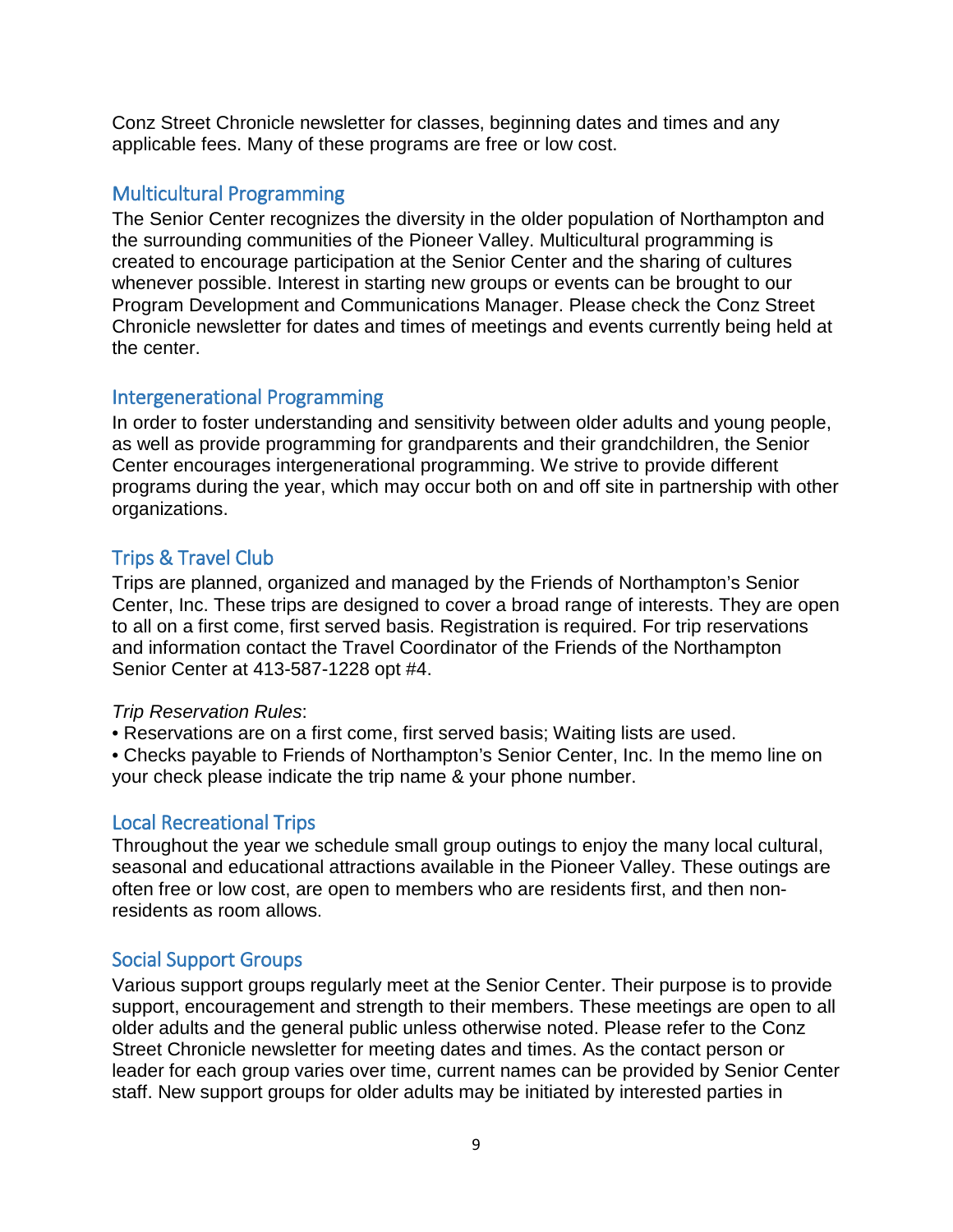consultation with the Senior Center Program Development and Communications Manager.

#### Caregiver Support Groups

Groups are facilitated by a licensed Social Worker. This is the only clinician facilitated group held at the Senior Center. All other groups, unless specified, are peer facilitated and are considered non-clinical support. Our social worker is available to help with referrals for off-site support groups, out-patient therapy services, filing of protective service reports and other elder law concerns.

# **SERVICES**

#### Advocacy & Outreach

The Northampton Senior Center strives to reach out to assist isolated, frail and disadvantaged older adults in order to link them to supportive services, which can help them to remain in their own homes. Our Social Worker works closely with partner organizations to identify elders in need, conduct a needs assessment by phone or home visit, and support collaborative care. Referrals and advocacy are provided to meet needs in areas such as legal issues, Social Security, SNAP, health, housing, medical and fuel assistance. You may access the Social Worker by phone, if you are not able to come to the Senior Center, by calling 413-587-1228 option #5. With this option, patrons can sign-up for appointments with our Social Worker and trained volunteers to learn about and apply for resources.

#### Resource Directory

The center also has created a resource directory of local services and updates this booklet yearly for distribution at the Health & Safety Fair. We keep copies available year round so please pick one up at reception

#### SHINE (Serving Health Information Needs of Elders)

Counselors are available at the Center to assist older adults with health insurance questions and needs, including reviewing present coverage and answering questions about Medicare, Medicaid, Medigap and other private insurances. The volunteer counselors, who are trained and certified by the Massachusetts Executive Office of Elder Affairs, also assist seniors in processing claims. Appointments are required. To schedule, call 413-587-1228 option #4.

#### Wellness Center

The Wellness Center contains a Resource Library for information about local services for older adults and caregivers. The Wellness Center serves as a waiting room and consultation room for members to receive services for various health, wellness and social service needs from partnering agencies and contractors. Some of these services are offered as walk-in and others are offered by appointment only. Reiki appointments,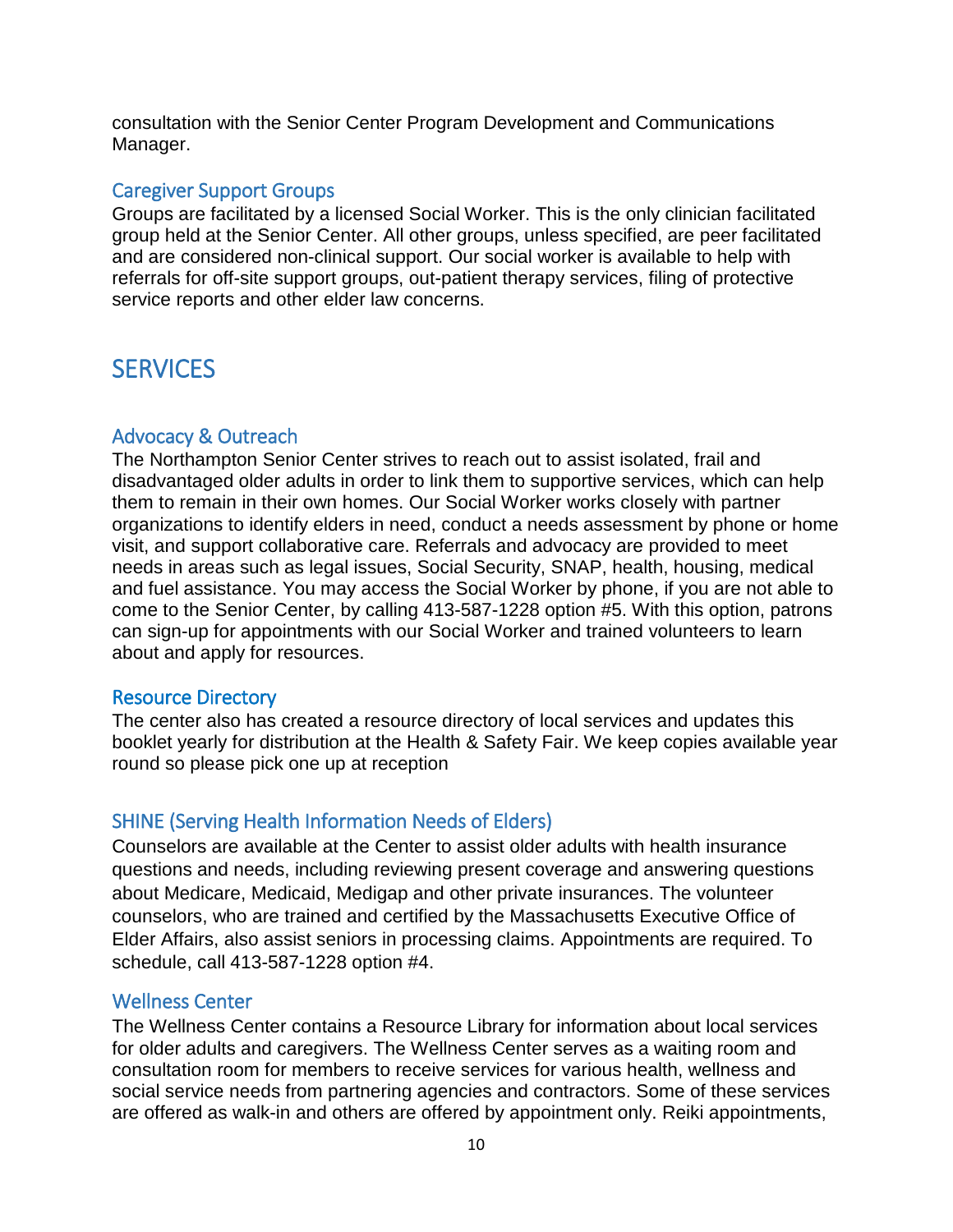a podiatry clinic and other clinics are held monthly in the Wellness Center, as well as many of the other services. Please consult the Conz Street Chronicle Newsletter or the reception desk for information and schedules.

# Partnering Agency Services offered on-site

Representatives from various organizations hold office hours at the Senior Center. Many of these services are also available to residents of other age groups, disabled residents and low income residents. In partnering with these agencies we are able to provide for specific needs which are beyond the capacity of the Northampton Senior Services Department alone. The resources available include supports such as friendly visiting, help with chores and errands, benefits counseling, PVTA applications and bus passes, emergency funds, income tax preparation, legal assistance and educational programs. We are grateful for these partnerships and that this community has so many agencies involved in serving the community through the Senior Center.

Current agencies that hold hours\* for services onsite include:

- Community Action
- Northampton Neighbors
- Interfaith Ministries
- $\bullet$  PVTA
	- \*(see Chronicle for dates/times)

Throughout the year other programs and services are offered through our collaborations with local educational institutions, as well as other city departments such as the Police and Fire Departments, the Board of Health and Department of Planning and Sustainability.

Note: Reasonable accommodations will be made whenever possible for individuals with disabilities.

# Transportation Services

We aim to address the needs of older adult residents in accessing the community by providing various modes of transportation. We provide an ADA Complaint Van Shuttle Service five days a week in partnership with PVTA. We also offer a Taxi Ride Program for medical appointments. Both of these services are only available within Northampton City limits for residents over the age of 60. In scheduling van rides we always prioritize medical and shopping rides first but also regularly provide rides for errands, social visits and to and from the senior center. Riders who require assistance from a companion are welcome to bring one with them at no charge. Sliding scale fees are available to those who qualify.

#### Intakes

Anyone over the age of 60+ who wishes to receive rides must first complete an intake. Once you have had an intake you may call to schedule rides. For Intakes/Reservations: please call us at 584-7979.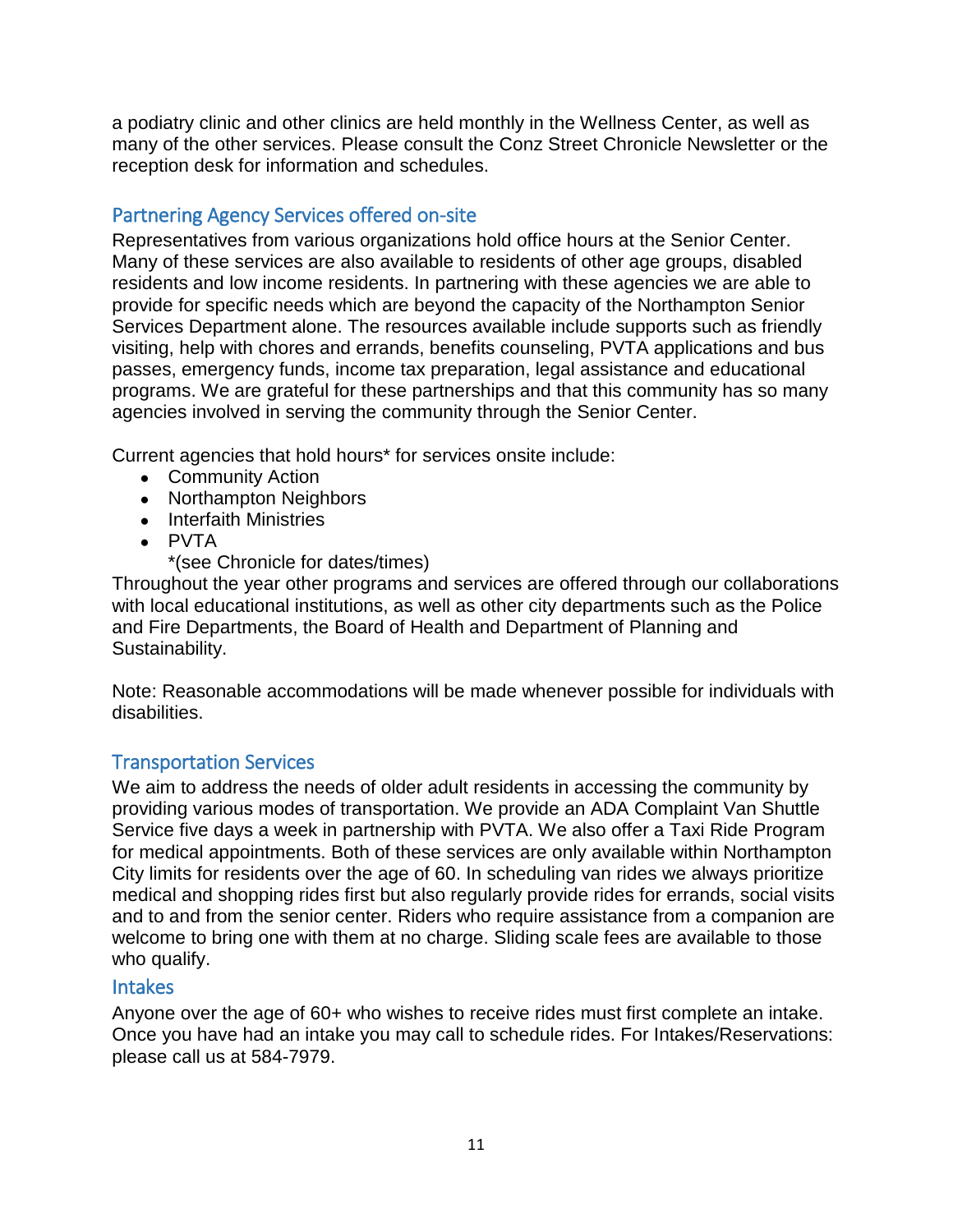#### Other Transportation Options

Disabled adults can apply for additional transportation services through application to The Pioneer Valley Transit Authority (PVTA) for the provision of van and cab rides under the Americans with Disabilities Act (ADA). To apply and reserve rides call (413) 732-6248 ext. 237. Buses: The PVTA fixed-route buses that drop passengers near the Senior Center are the #R44 at Salvo House and at Fruit St. For further information at PVTA buses call (413) 781-7882

# VOLUNTEERISM

Volunteers are the life force of the Senior Center. They support the hands, brains and heart of our efforts. We utilize the skills of volunteers for admin tasks behind the scenes, on committees, to support outreach to the community, for help at events and much more. We welcome new volunteers year round and invite you to get involved in making the Center a welcoming, vibrant place for all! If interested in volunteering, please submit an application to our Assistant Director/Volunteer Coordinator.

#### Senior Tax Work-Off Program

The Senior Center Director oversees placement of all older adults who meet income qualifications to participate in the program. Participants receive credit towards their property taxes at the rate of minimum wage for completion of hours worked in city departments. Applications are processed in December each year. Veterans may apply through the Veteran's Services Department.

# ORGANIZATIONAL INFORMATION

#### Mission Statement

Northampton Senior Services is dedicated to enhancing the quality of life for the city's older adults aged 60 and over, with some programs and activities available to those 55- 59 years of age. Every older adult is a valued member of the community and has the right to a life of dignity while maintaining a maximum level of independence. To meet this goal, Northampton Senior Services identifies needs and provides a range of programs, activities, and services to address those needs. Northampton Senior Services serves as a community focal point around issues of aging and a liaison to local, state and federal resources for older adults and their families.

#### Northampton Senior Center Statement of Diversity

The Northampton Senior Center strives to provide a welcoming environment that promotes acceptance, appreciation, and inclusion of people reflecting Northampton's diverse population. Our commitment to embracing diversity helps to enrich the experience of participating and working in the Senior Center, as well as generate respect for all people and their individual differences.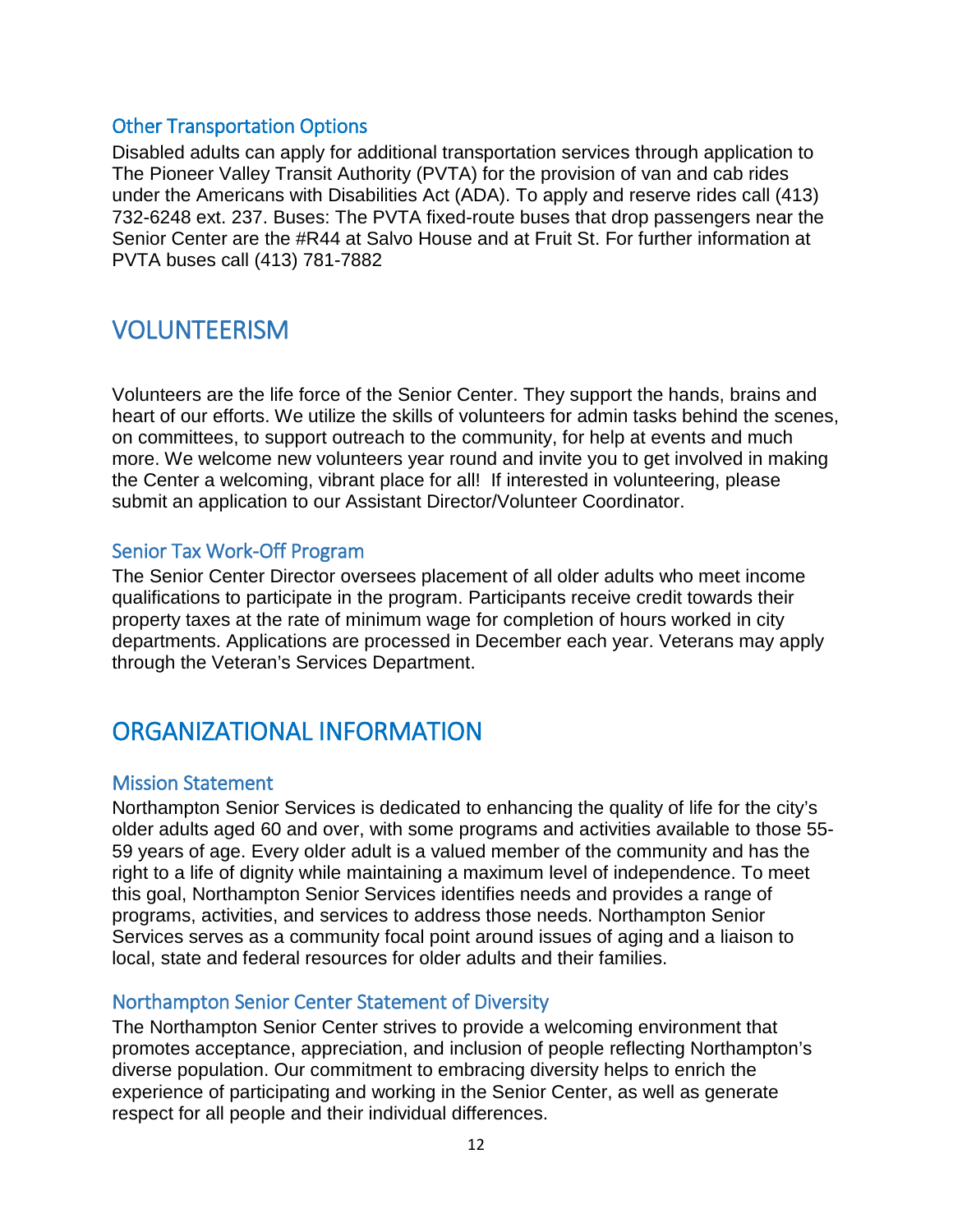# The Northampton Council on Aging

(NCOA) is an advisory board to the Director of Senior Services Department on the need for programs and services that will meet the needs of the City of Northampton's residents aged 55 or older. It is an advisory multiple-member body of the City and its members are appointed by the Mayor. NCOA meetings are held on the 2nd Thursday of the month at 3:30 p.m. at the Senior Center. Agendas and Minutes are posted on the city website at [www.northamptonma.gov.](http://www.northamptonma.gov/)

#### Public Input

The public is welcome to attend and submit comments during the Public Session portion at the start of the meeting. The NCOA may also be contacted for suggestions, comments or feedback regarding existing or desired programs, classes or services. The NCOA will discuss submissions from the public at their regular meeting and may also make recommendations to the Director.

Contact the NCOA by email: councilonagingchair@northamptonma.gov or by mail: NCOA Chair, Senior Center, 67 Conz St., Northampton, MA 01060

**Complaints** are to be submitted to the Senior Center Director or staff directly. Notice: All correspondence is considered a public record under state law.

#### Black Lives Matter Statement

The Northampton Council on Aging is opposed to all forms of racism, discrimination, and bias. The Black Lives Matter movement has brought to the forefront the many ways in which Black people are treated unfairly in society and the ways in which institutions, laws, and policies help to perpetuate that unfairness. We recognize that such social injustices affect people across their lifespan. This is reflected in one of BLM's guiding principles which encourages us to cultivate an intergenerational and communal network free from ageism with a belief that all people, regardless of age, show up with a capacity to lead and learn.

In accordance with this stand, we advocate for programs and services at the Northampton Senior Center that support personal dignity, learning, and encouragement of communication between people we serve, so that we all broaden our understanding of the evidence of systemic racism that continues to persist in our country and community.

To this end, we will:

1. Advocate for the provision of educational opportunities for our members and staff to gain awareness of and challenge personal biases while building empathy

2. Make efforts to reflect the racial diversity of Northampton and the area community when seeking volunteers, contractors, and staff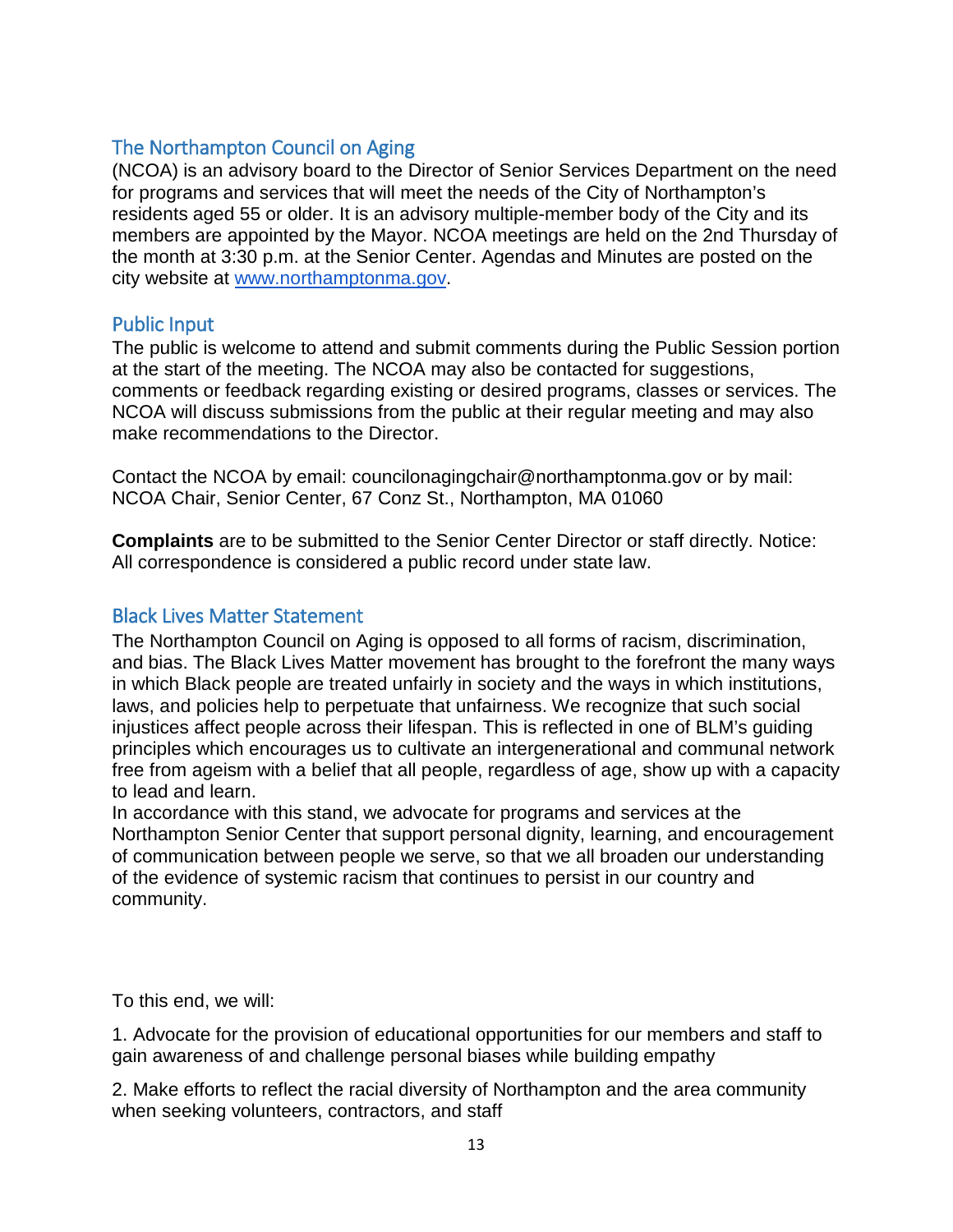3. Continue focused outreach to older residents in our community to grow a membership that reflects the diversity of the city

4. Foster an environment at the Senior Center that respects diversity and inclusion and challenges discriminatory language and behavior

5. Periodically evaluate and update the progress in all of these efforts as part of our larger charge of ensuring that all Northampton older adults are treated with equal dignity and respect

# The Friends of Northampton Senior Center

A 501(c) 3 non-profit organization formed in 1990, its mission is to receive gifts and donations and to solicit or raise monies in order to support and promote the best interests of the Northampton Council on Aging, the Northampton Senior Services Department and the Northampton Senior Center so that their services, activities, and facilities may benefit the older residents of the City aged sixty (60) and over to the greatest extent possible. For more information, please attend a Friends of Northampton Senior Center monthly meeting which occurs at the Senior Center on the third Thursday each month at 3:00 pm.

# POLICIES & PROCEDURES

**Please note**: *This guidebook does not contain a comprehensive listing of all policies and procedures. The Senior Center reserves the right to institute new and revised policies & procedures as well as utilize discretion in the enforcement of all policies and procedures.*

# Confidentiality Policy

The Northampton Senior Services Department is committed to maintaining the privacy and confidentiality of the personal information provided by participants and clients. All information obtained from participants is for use by Northampton Senior Center staff only. Participants' personal information will not be provided to anyone who is not an employee of the City of Northampton, except in the case of a medical emergency. It is expected that all participants will also respect the privacy of others.

# Refund/Credit Policy

Refunds will ONLY be issued for missed classes in the event of a serious medical condition. Credits will be issued when a fee-based class or program is canceled due to insufficient registration, inclement weather, instructor absence, or other unexpected absences. See the Assistant Director to request a refund or to have your credit be placed into your wallet in My Senior Center for later use.

# Cell Phone Use Policy

For the comfort of all we ask that all visitors and patrons

● Please refrain from talking on your phone in the building.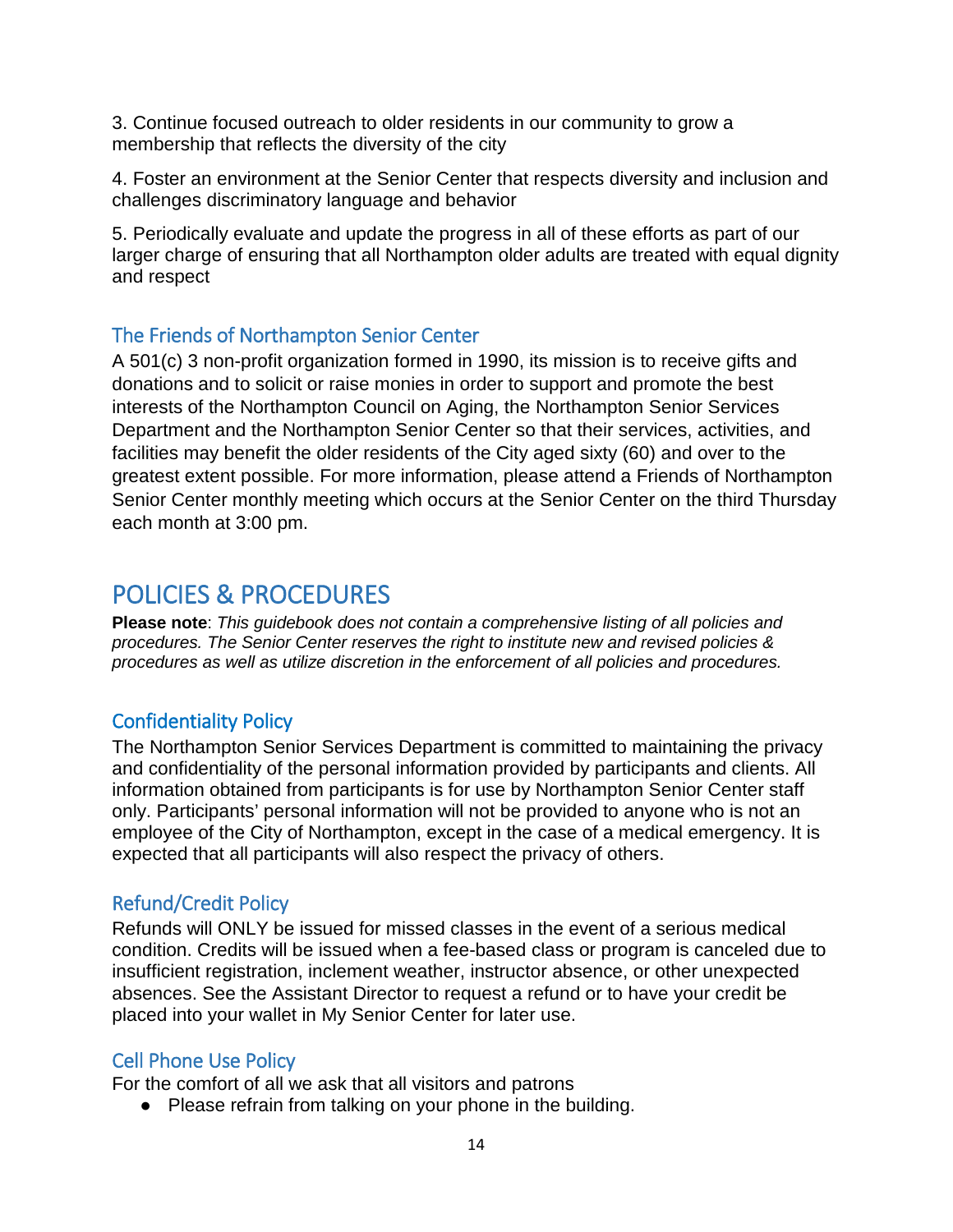- Please set your phone to vibrate so that your phone will not disturb others when left in a locker, in the movie or during other activities.
- Please take your phone calls into one of the foyers, as sound not only carries but is amplified by the high ceilings in the lobby.

Use of your phone for texting, emails and other uses, which do not disturb others, is perfectly fine.

# Financial Donations

Northampton Senior Center and the Friends of Northampton Senior Center, Inc. gladly accept financial donations. Donations should be accompanied by a letter indicating the purpose for which they are made (if a specific purpose is intended).

# Other Donations

Please see the receptionist for a list of accepted item donations. For your convenience, we have also compiled a list of local places that will take item donations that are not appropriate for the Senior Center. Please see the Director or Assistant Director so that a determination of need/appropriateness can be made before acceptance of item donations. All persons contributing acceptable items will be asked to complete a donation form listing their name, address, a description of the item(s), and estimated value for tax purposes. A letter will be returned to the donor as a receipt. All donated items accepted become the property of the Senior Center. Personal use of donated items by staff, NCOA members, volunteers, or Center patrons is not permitted.

#### Durable Medical Equipment

For information about TRIAD's Medical Equipment Lending Program, contact Deputy Dave Fenton, Hampshire Sheriff's Office at 413-584-5911.

# Facility Use/Rentals

The Senior Center facility Building is reserved primarily for the service of older adults who reside in Northampton during regular business hours which are: 8:00 am to 5:00pm Monday/Wednesday/Friday and 8:00 am-7:00 pm on Tuesday/Thursday. In addition to these hours the Fitness Center is open on Saturdays 8:00am to 12:00 noon. The Senior Center Director must approve any use of Senior Center facilities not sponsored by the Senior Center or the City of Northampton. Outside of regular hours, the Senior Center's facilities can be rented, by organizations and individuals, on a space-available basis by submitting a Senior Center Building Use Application. This can be obtained from the Dept. Secretary or from the city website.

#### Emergencies and Emergency Arrangements

It is our policy that in the event of any medical emergency 911 will always be called by the receptionist or staff. In addition, the Senior Center Director or Assistant Director (or in their absence, another Senior Center employee) should be notified immediately. Most core staff at the Senior Center are trained to perform CPR, administer First Aid, to use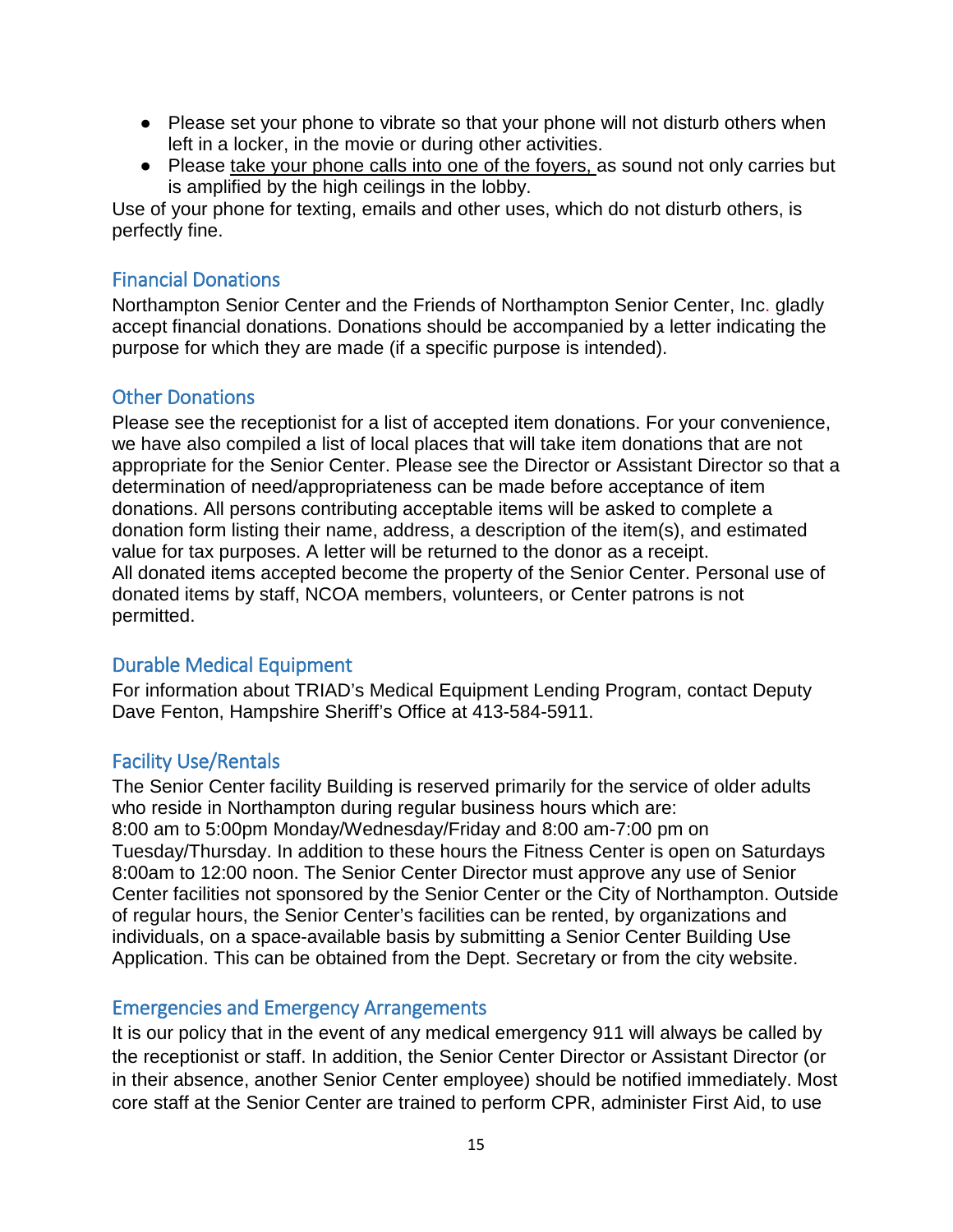the onsite AED defibrillator and the Narcan Emergency Kit. Note: Only original Comfort Care forms/bracelets carried on individuals specifically stating DNR orders will be honored.

# Emergency Contacts

All participants are requested to complete a registration form which includes important information such as emergency contacts as stated in the membership section of this guidebook.

# Incident Forms

A written record of all health or injury related incidents will be filed with the Senior Center Director. Incident report forms will be completed by staff and your assistance with form completion may be required if you were hurt or were a witness. The incident form must be completed as soon after the incident as possible.

# Mandated Reporting

By law all staff, COA members and volunteers are mandated reporters and must report suspected abuse or neglect to the Protective Services division of Elder Services. If you are being abused or suspect a peer is being abused or victimized you may report this locally to **Highland Valley Elder Services Protective Services Program at 586-2000**. HVES offers 24 hr. intervention and protective interventions for those 60 and over who are being abused, neglected, self-neglected or financially exploited. You may also call the **Elder Abuse Hotline at 1-800-922-2275.** Please note: Protective Services is not a replacement for 911.

# Fire Safety

It is the policy of the Senior Center that everyone MUST evacuate the building whenever the fire alarm signal is activated. If you discover/ or in case of a Fire:

• Pull the nearest Fire alarm pull station and the alarm will sound, or dial 911 (Senior Center Staff will dial 911) to report the fire, giving the building address of 67 Conz St., then the location and extent of the fire.

Follow the instructions below:

- Evacuate the room, closing the door behind you once all occupants are out.
- Proceed to the nearest emergency exit.
- Calmly exit the building and regroup with staff and other patrons near the trees outside the side of the Salvo House building.

• Report any missing individuals from your group or possible danger to valuable materials/records to the Fire Department.

• Do not re-enter the building under any circumstances, unless directed by the Fire Department, or unless you are given the all clear to do so.

# Parking

The Senior Center has limited dedicated parking and shares some parking with adjacent Housing Authority buildings. In order to accommodate the many programs and patrons who attend the Center, members are encouraged to carpool and take public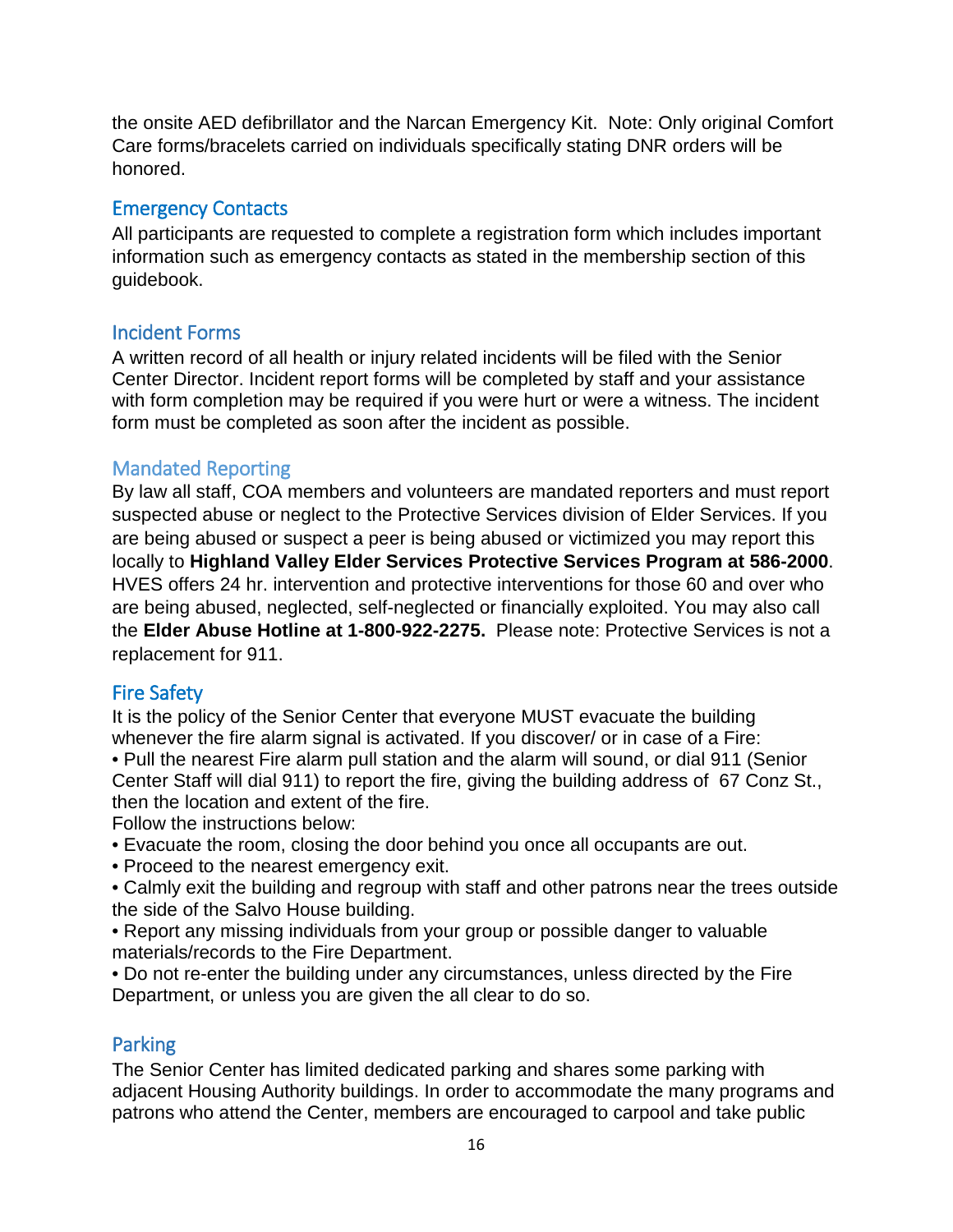transport when possible. The parking lot is located behind the Center and is accessible from Fruit Street. Handicapped parking is available in this lot as well. Additional parking may be available in the shared lot behind the Center and adjacent to the Cahill Duplexes. There is also parking along Fruit Street and in the visitor parking spots at the Salvo House Apartments parking lot. Due to the tight space in the circular driveway, we ask that you not park along the curb outside the building. Emergency vehicles, delivery trucks and our vans must be able to move through the driveway freely. Please take care when exiting parking spaces due to pedestrians and others walking in the parking lot. Any damages and/or collisions to vehicles should be reported to the police and insurance companies of the parties involved. The Senior Center is not responsible for vehicles, and no vehicle should be left in the parking lot after hours. The parking lot is managed by the City's Parking Office which enforces parking rules and manages towing for the city.

# Drop-Off

We ask that when dropping off passengers, please do so at the curb cut in front of the entrance doors and then park your vehicle.

# Personal Conduct & Behavior

In order for the Center to provide a welcoming environment to all who come here, the Northampton Council on Aging and the Northampton Senior Services Department have developed a Code of Ethics and Conduct. Please familiarize yourself with the policy as not all items are detailed in this guidebook. All members of the Senior Center receive a copy of the Code of Ethics and Conduct when becoming members. However not everyone in the building is necessarily a member, or aware of the Code of Ethics and Conduct. In order to maintain a welcoming atmosphere we may refer to the Code of Ethics and Conduct if we notice or become aware of the need to do so. Patrons may ask for a copy of the Code of Ethics and Conduct at reception and/or refer to the policy (posted throughout the facility) if they feel uncomfortable about others' actions, language etc. Anyone may ask for staff to assist in these situations as well.

#### Enforcement

If any inappropriate behavior is witnessed or reported, the staff will use discretion to take corrective action. Behavior that requires staff attention beyond that which is generally provided will be addressed, e.g., ask the participant to abstain from the inappropriate behavior, or if necessary contact the police, doctor, ambulance or emergency contact person.

Senior Center Staff, members of the Council on Aging, Instructors and Volunteers are responsible for ensuring that all patrons follow the Code of Ethics and Conduct. Measures to do so always start with a clear understanding and documentation of issues as they occur. This requires a private discussion with the patron and anyone who witnesses a violation of the Code of Ethics and Conduct. While the goal is to clearly communicate how behavior needs to be corrected, there may be instances when a patron does not change their behavior and further actions may become necessary.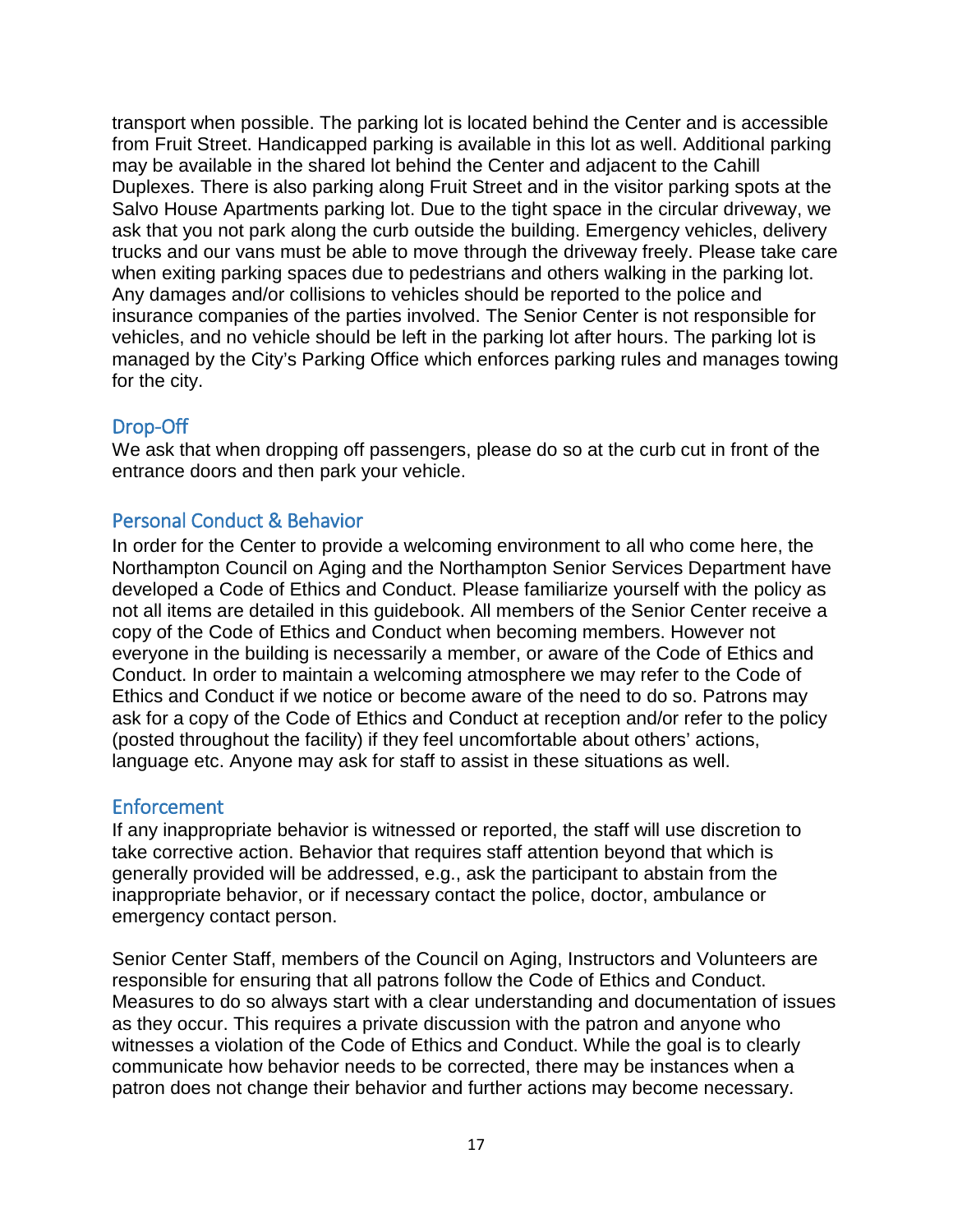Repeated or serious violations may result in the participant being asked to leave, and either temporary or permanent suspension from the Senior Center may result.

# Guest & Visitor Policy

Due to requirements by our funders and for the comfort and safety of all, adult visitors (over age 18) and guests (over age 55) are welcome at specified times and under the following guidelines:

#### We ask all guests and visitors to:

- Sign in at the front desk
- Wear a visitor pass during their visit
- Adhere to the code of conduct. (Members are responsible for their guest's behavior and their guest should remain with them)
- Members of the community who are visiting the Center in order to access onsite services are asked to sign-in at reception and will be directed to the appropriate waiting area.

Visitors (defined as *Non-Member Adults* over 18 and under the age of 55) May visit the Center to:

- View the gallery exhibit
- Tour the facility with a family/friend applying for membership
- Attend an appointment with a member of the staff or a partnering agency

#### Guests (defined as those Age 55+ who are Non-Members)

& Caregivers (any adult coming with a Senior Center member who doesn't meet the Standards of Independence for participation)

- May come as your quest to the Center to view the art exhibit
- Visit the coffee shop or other amenities(library, computer room, game room)
- Attend a free presentation
- Attend T/TH lunch (please place reservations ahead)
- Join you for the entertainment or movie scheduled after lunch
- \*Caregivers may accompany a senior in use of their fitness membership

We encourage guests 55+ to become members in order to participate in fee based programs. Please plan ahead by picking up an application for your guest in advance of their visit. The reception desk can get very busy and without ample time it may not be possible to register your guest in time for them to attend a fee based activity.

#### **Guests**

For safety and liability reasons, may not attend:

- Fee Based Programs (workshops/classes)
- Attend fitness classes
- Use the fitness center equipment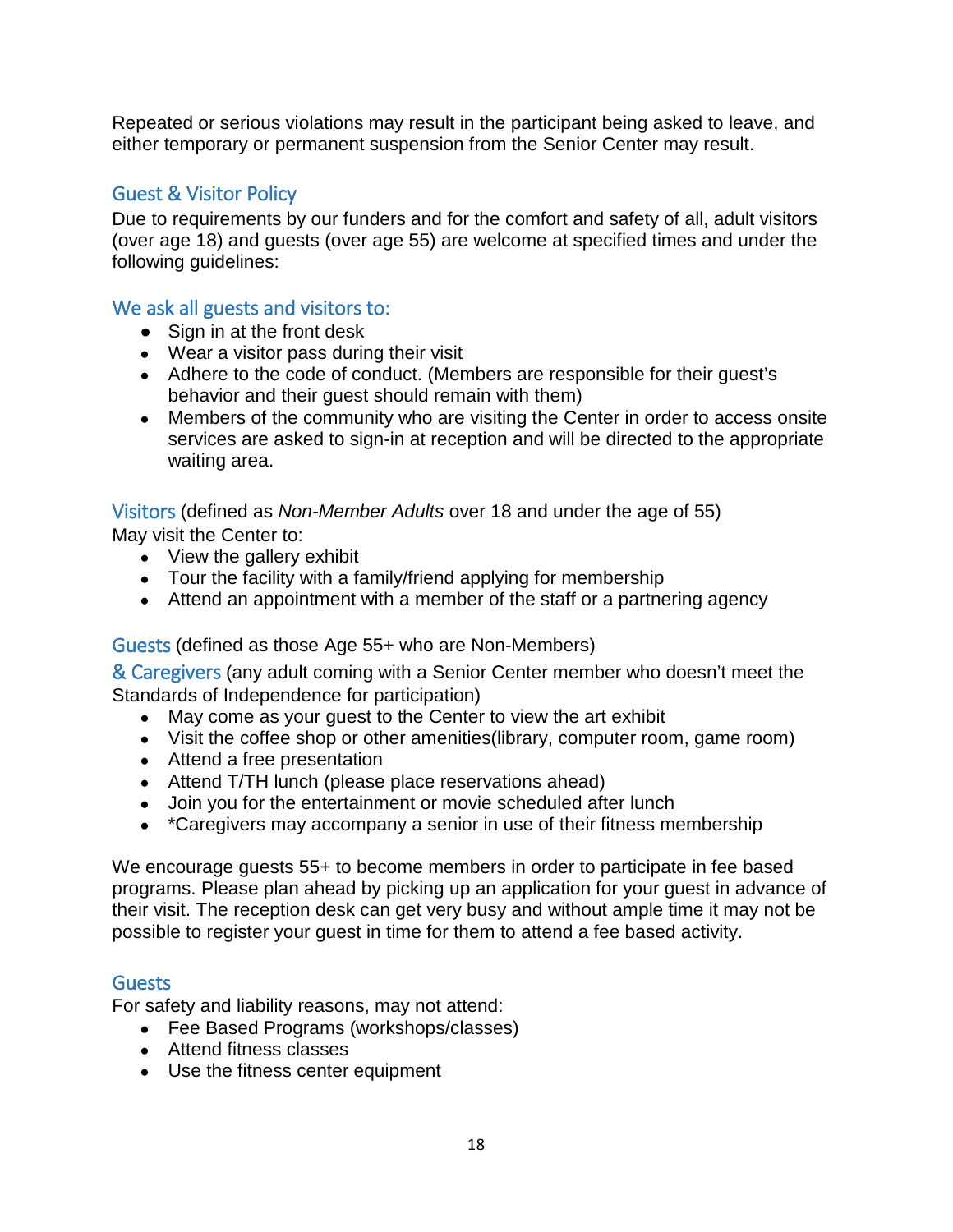# Children

#### *When are children permitted to come to the Senior Center?*

The majority of Senior Centers programs are not designed to accommodate children. Although intergenerational activities and programs are of interest to many of our members, other members prefer to have the center be for adults only. The funding we receive from the State, as well as funding that was secured to build the facility, dictates that we use the building to serve older adults. Children (under age 18) are welcome to attend events/activities that are advertised as:

- An intergenerational program
- An event advertised as "open to family and friends" or
- An event advertised as "open to the public".

#### Supervision of Children

During Intergenerational or Public Events (events open to all ages)-children must be supervised and stay with their responsible adult at all times. Tables and chairs are reserved for older adult participants who have priority over children. Children are not allowed to use the Center's computers, TV, exercise, or other equipment. For the safety of everyone, anyone violating this rule will be asked to leave the Senior Center.

# Standards of Independence

The Northampton Senior Services Department follows the Standard Guidelines for Participation in Activities as outlined in the Americans with Disabilities Act which states in parts that the Department is not responsible for monitoring the activities of any individual visiting and/or participating in services or programs on or off the grounds of the Senior Center and that public accommodations are not required to offer individually prescribed devices or personal assistance in things such as eating, toileting or dressing.

Patrons wishing to participate in programs offered at the Senior Center are responsible for their own medical care and medication, have the ability to orient to their current surroundings, participate in programs or activities that are appropriate for them and have the desire to participate.

Patrons not meeting this criteria, either at the time of joining or who experience a change in health, are welcome at the Senior Center but must arrange for an aide or attendant to accompany them at all times while participating in activities or programs. This attendant will be responsible for the safety and well-being of the patron at all times. If the aide/attendant cannot manage the patron's needs, the patron may not be able to participate.

#### Food and Beverages Onsite

Food and beverages are available for purchase in the coffee shop and we ask that you consume these items in the coffee shop. Water bottles are permissible in any room in the building. Occasionally we provide events with food and drink and ask that you not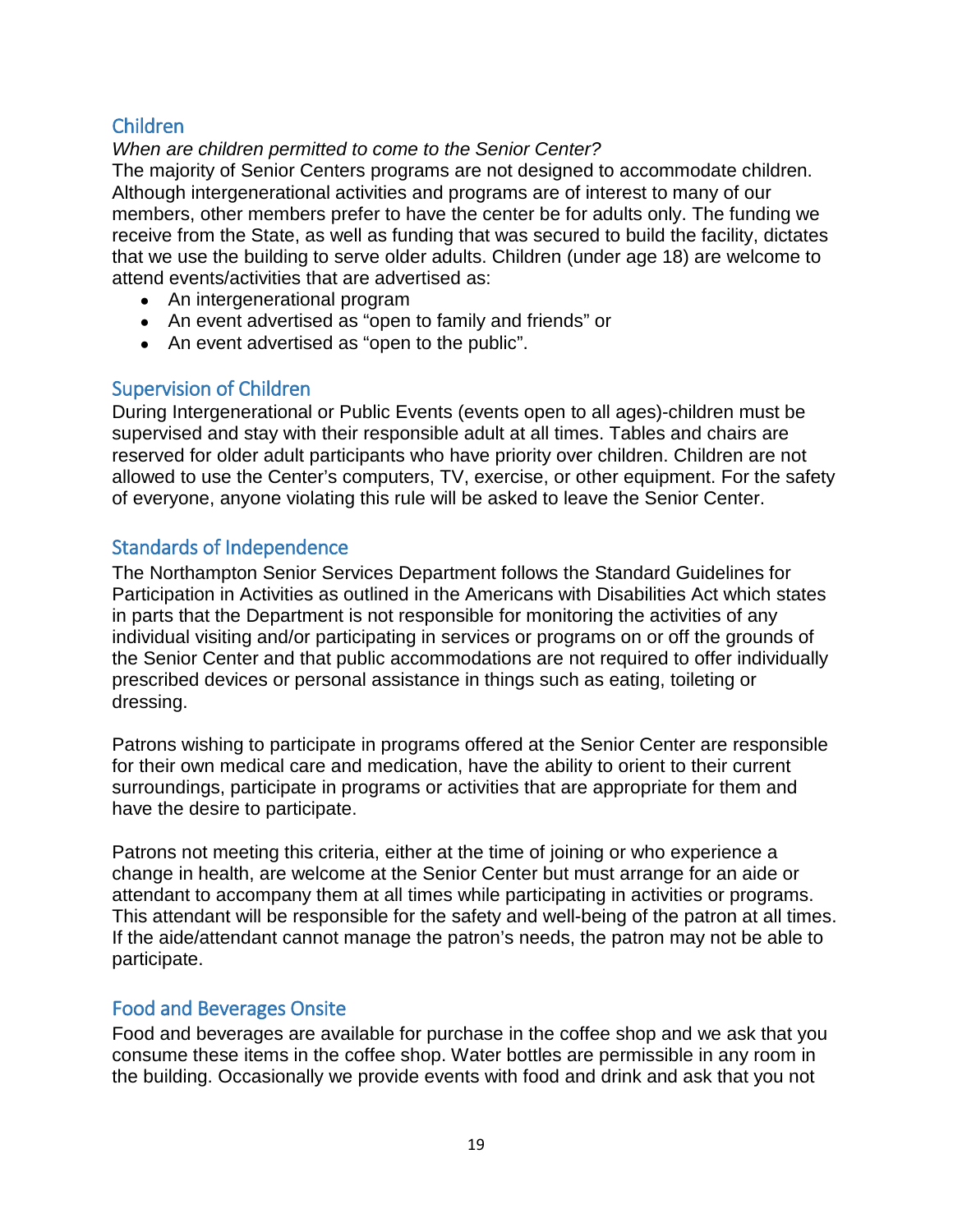remove these items from the room where they are being served. Please report any spills immediately to prevent slips and falls.

## Groups and Outside Food

As a city department that serves the public, we must follow the guidelines created by the Board of Health to prevent public exposure to food borne illness. In order to protect the population we serve we can only allow food from our own kitchen to be provided to our patrons\*. *\*Please note that occasionally food served here is sponsored by businesses who run commercial kitchens. These businesses must acquire a permit to serve food to the public in our space.* We are happy to provide food for your group from our Catering Menu which is available at the reception desk.

# Personal Food

Food can be brought in for your individual consumption, however we ask that you consume your food in the Bistro or Coffee Shop as these areas are where food is usually served and are cleaned regularly for this reason. Thank you for adhering to these guidelines as it helps us to keep the building clean and free from ants.

# **Gambling**

Gambling is strictly prohibited except when games involving money and chance are organized by user groups and in compliance with the relevant rules and regulations of the state Lottery Commission.

#### Personal Items/Lockers/Lost and Found

The Senior Center is not responsible for the loss of any personal and/or valuable items (clothing, purses, etc.). Lockers are available to Senior Center participants who wish to store personal items while attending a class or program. Only Senior Center locks may be used on the lockers. Food storage in the lockers is prohibited. The Lost & Found is located at the reception desk. Items held longer than 90 days are subject to removal and are not the responsibility of the Senior Center. Personal items other than those in lockers may not be stored at the Senior Center or on the premises.

# Political Activity/Petitions

Persons running for political office are allowed to visit the Senior Center, however, no campaign materials can be left on the premises. Campaign contributions are not to be solicited within the Senior Center by anyone including participants, staff or volunteers. Any petition brought on the premises must remain at the reception desk for viewing, and may not be accompanied by verbal solicitation within the Senior Center by anyone, including participants, staff or volunteers. The Senior Center Director or Assistant Director must be notified of any visit by city, state, or federal officials, in advance of the visit whenever possible. Elected Officials may hold "office hours" in the Senior Center in order to meet with constituents on a regular basis, no more than once every other month in the library/lobby area when it is not being used for specific programs. The "office hours" will be listed in the Conz St Chronicle which is the Senior Center's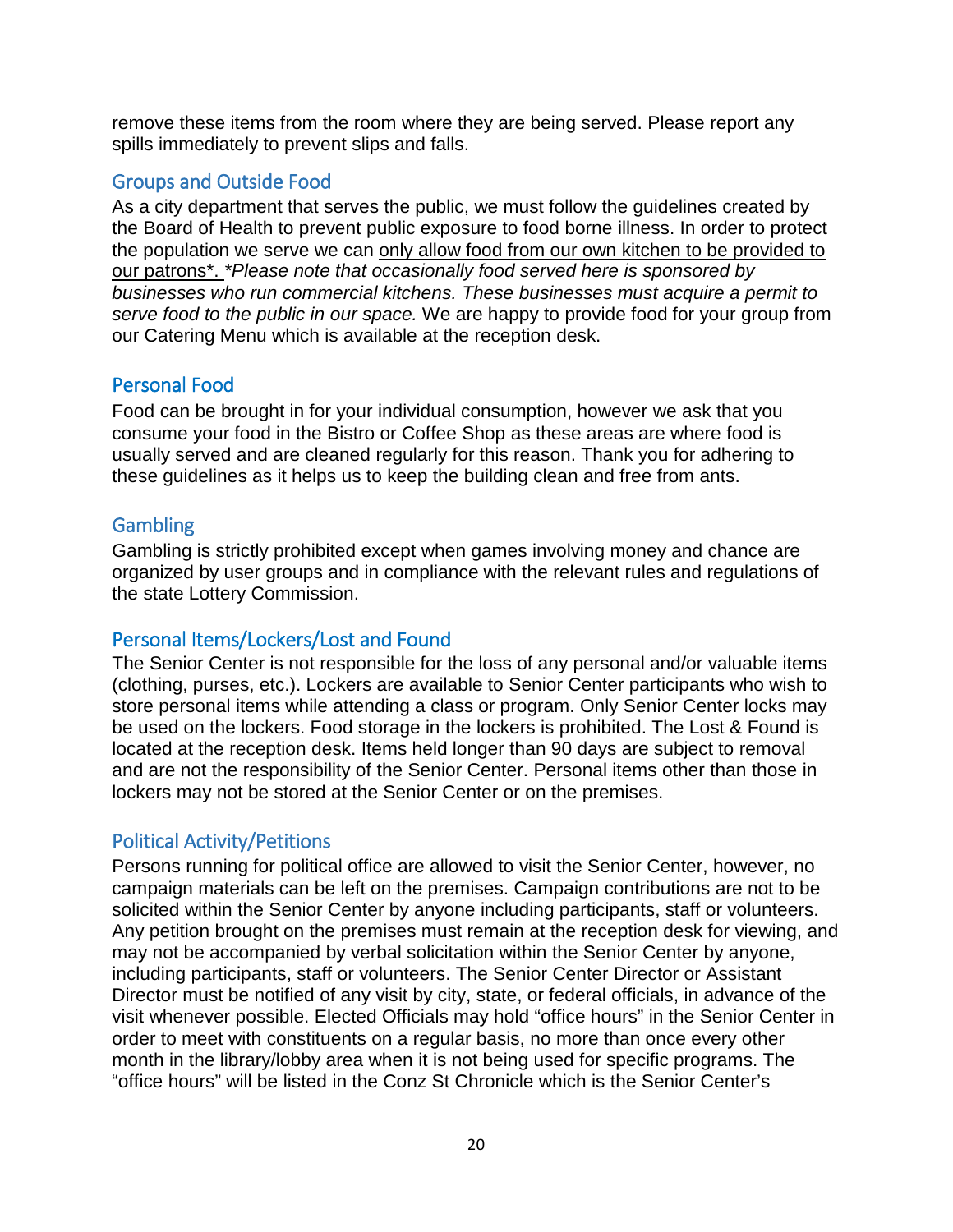monthly newsletter, stating the time and name of the official. The Senior Center will not schedule appointments or maintain sign-up sheets for the official.

Elected Officials may sponsor and/or present educational programs at the Senior Center. Programs will be scheduled by the Senior Center depending upon availability of space and programming needs. Solicitation regulations will be enforced.

## Senior Center Property & Equipment

The phone at the reception desk may not be used to make or receive personal calls. Senior Center equipment is not to be loaned outside the Center to organizations, businesses, or private citizens. The furniture and equipment owned by the Northampton Senior Center is for the use of the Center only.

#### Solicitations

Non-governmental organizations, private businesses, and individuals, including but not limited to elected officials, are not allowed to promote or sell their products and services at the Northampton Senior Center. If the Senior Center permits a representative of a private entity to give a seminar or to supply items for an event, the entity will be recognized for its contribution but will not be allowed to solicit business or support. Speakers may distribute informational handouts on their topic. Their business stamp may be on the handouts. Distribution of business cards is prohibited.

#### Endorsements

The Senior Center does not endorse service providers, products or candidates for elected office; however it does function as a focal point to increase accessibility for seniors and caregivers to obtain relevant information. In order to facilitate this access, health care providers, health insurance companies and other service providers, upon the prior approval of the Director, may hold "Information Sessions" in which they make presentations about their products and services. These sessions will be scheduled by the Senior Center Program Coordinator depending upon availability of space and other programming needs.

#### Conflict of Interest Policy

Staff and all Volunteers of the Northampton Senior Center are expected to adhere to the Conflict of Interest Policy set by the city and state. No staff person, board member, instructor or volunteer may participate in any action that would result in their financial benefit, nor may they solicit Senior Center patrons for any private business interests or accept for themselves, or for any member of their household or family, directly or indirectly, any money or gifts from Senior Center patrons valued at \$50 or more.

#### Service Dogs

ADA approved service animals are permitted in the building with their owner. Owners must be responsible for their animals, keeping it close and in control at all times. Dogs whose sole function is to provide comfort or emotional support do not qualify as service animals under the ADA.